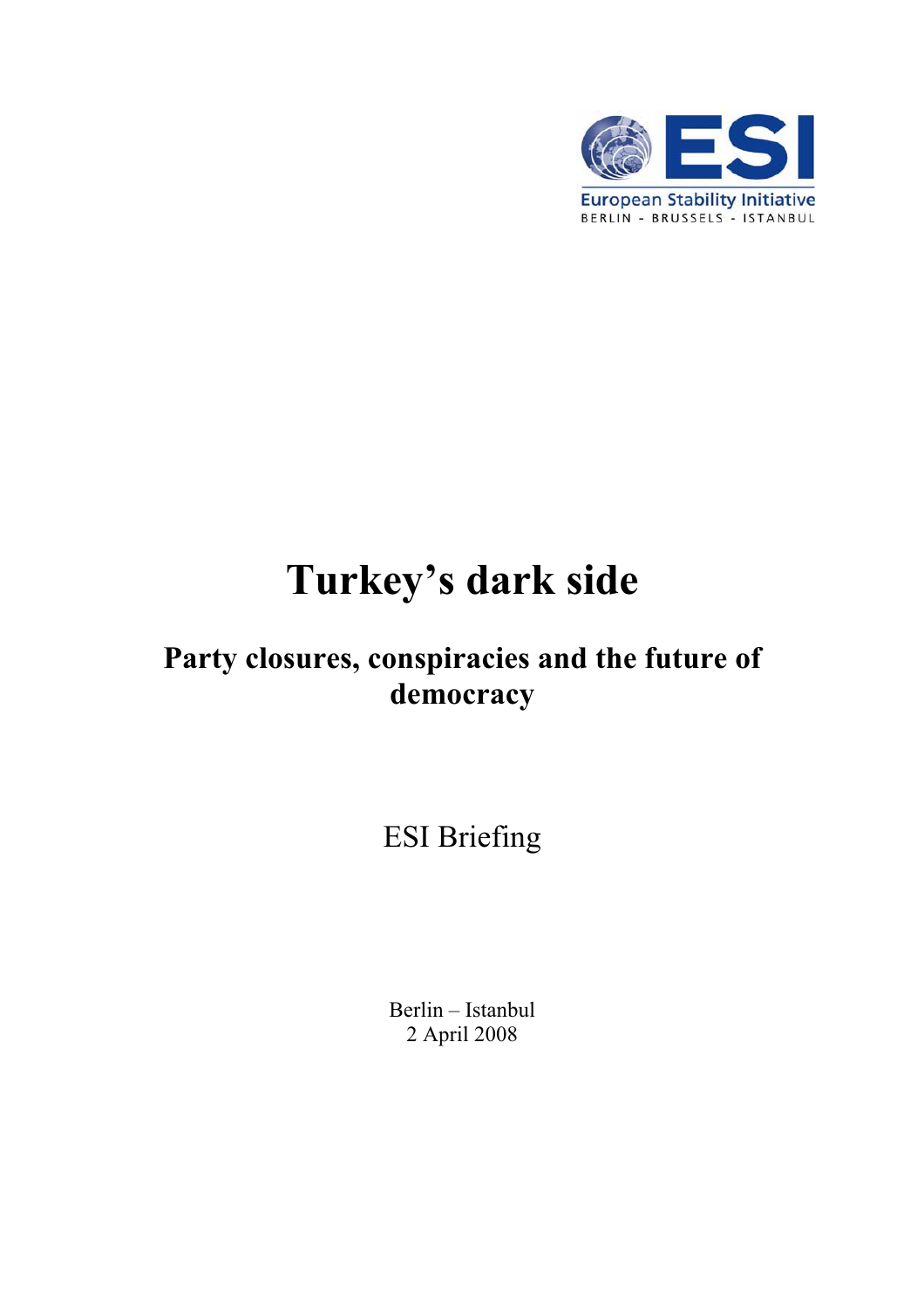# $\sim$  Contents  $\sim$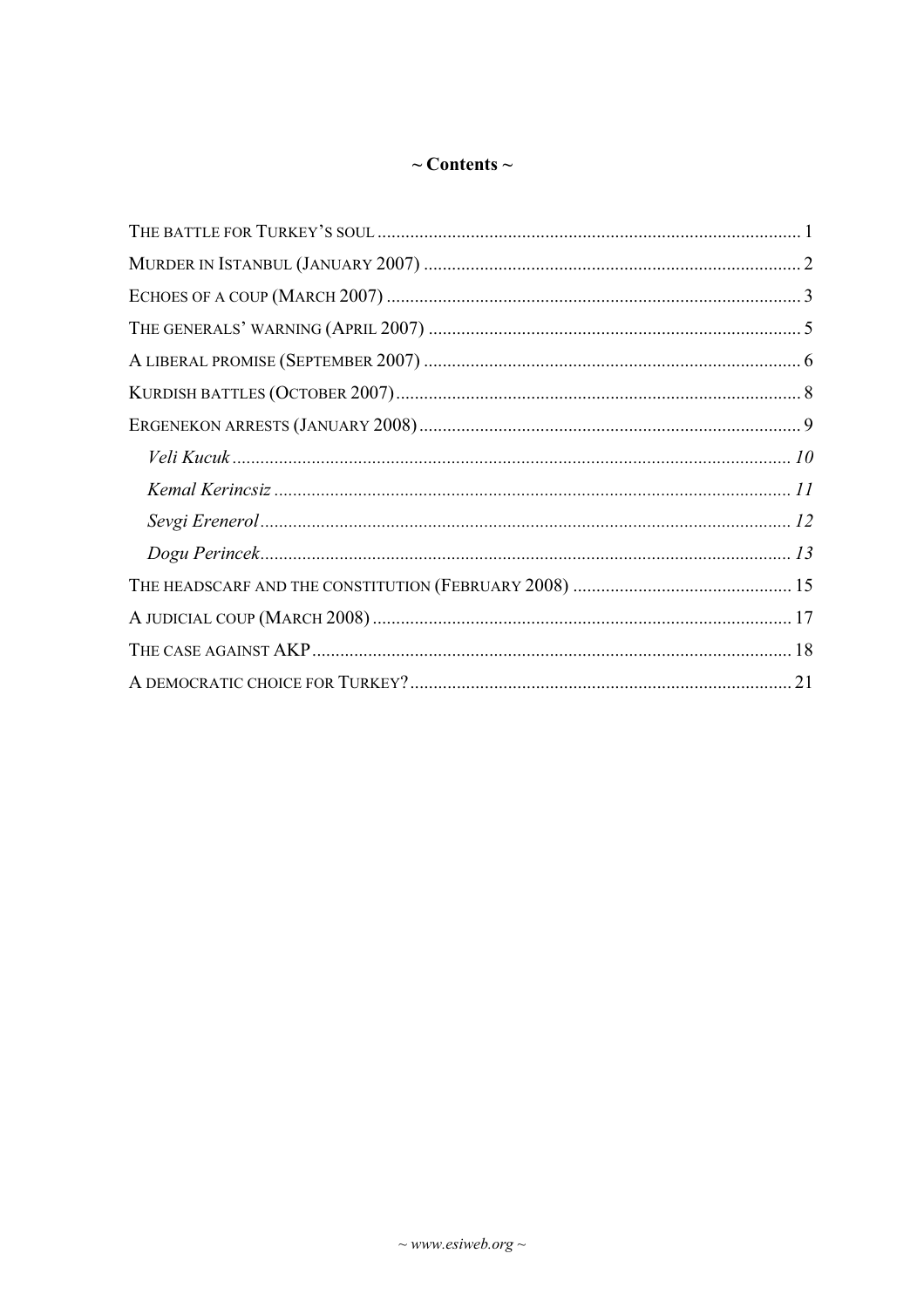#### **The battle for Turkey's soul**

2007 was a dramatic year for Turkish politics and society, even by the standards of a country used to political drama. However, few people would have expected 2008 to be even more volatile, and potentially catastrophic, for Turkish democracy.

The fact that the Turkish Constitutional Court agreed unanimously on 31 March this year to hear an appeal by the Chief Prosecutor to close down the governing Justice and Development Party (AKP) and to ban 70 of its members from political life is a serious blow to the credibility of Turkish democracy.<sup>1</sup>

The Chief Prosecutor accused the AKP of being "the focal point of anti-secular activities." The triggering event was the government's rather cautious moves to end the headscarf ban in Turkey's universities. The charges are, however, incoherent and obviously political. Opinion polls reveal overwhelming public support for allowing women with headscarves to attend university in Turkey. There is no other country in Europe where this is a problem at the level of higher education.<sup>2</sup>

In fact, the headscarf ban in Turkey has no clear legal basis. The constitutional amendments adopted by Parliament in January this year merely reaffirm the principle of nondiscrimination and equality before the law, that are in the current constitution, without any specific reference to either religion or the headscarf. They were passed with the support of the opposition Nationalist Action Party (MHP), which, unlike the AKP, has not been targeted by the judiciary. Moreover, another centre-right party, ANAP, which had a parliamentary majority in the late 1980s, had then tried to pass legislation to affirm the right of religious women to wear headscarves in university. In fact, from 1989 until 1997 Turkish women were largely able to attend universities with headscarves as a result.

Yet today the headscarf has again become a potent symbol of the struggle between the conservative AKP government, re-elected in July 2007 with overwhelming public support, and its Kemalist opponents. The question is now whether the Constitutional Court, traditionally a bastion of the Kemalist establishment, is prepared to attempt a judicial coup, plunging Turkey into a deep constitutional crisis.

The prospect of a judicial coup seems extraordinary for a country that is a member of NATO and the Council of Europe and is negotiating for EU membership. But sadly, derailing Turkey's move towards Europe may be the very goal of this political manoeuvre, by those who prefer international isolation to giving up their traditional power and privileges.

This legal action turns out to be the culmination of a number of attempts over the past four years to destabilise a popular Government. There are strong indications that coup preparations by high-level military officials were taking place throughout 2004. This was followed by a series of political assassinations and mysterious murders which recent investigations have linked to a shadowy ultra-nationalist organisation with close links to the security establishment. A year ago, the military issued a dire warning to the Government over the election of a President whose wife wears the headscarf – only to back down when the government demonstrated the strength of its popular support through a snap election.

1

The prosecutor had proposed to ban 71 politicians from political life for 5 years. All indictments except the one targeting President Gul were *unanimously* accepted by the judges of the constitutional court.

The restrictions on the headscarf in France only apply in schools, not in universities.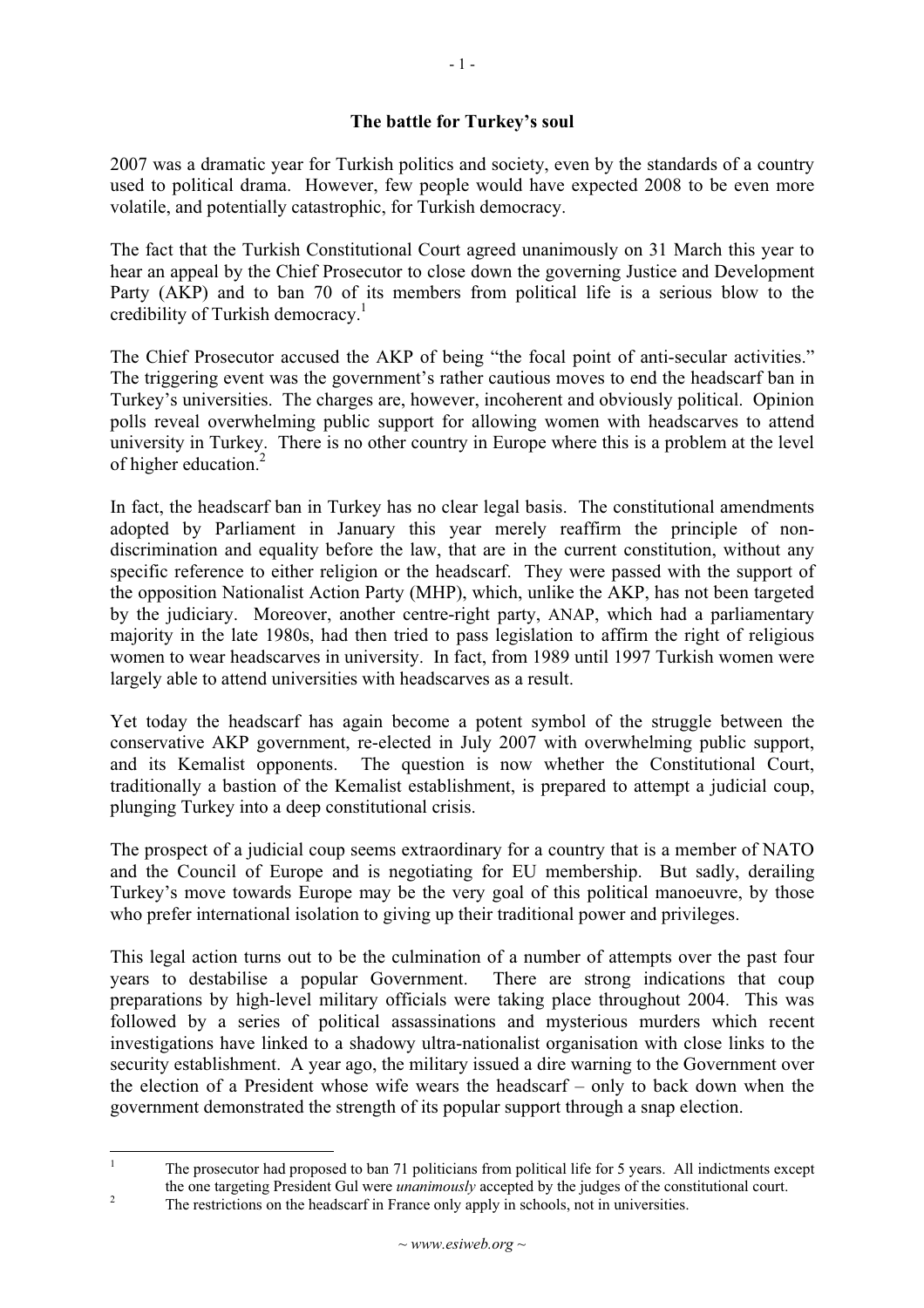So what could the Turkish government do? What should the EU do in response? To help policy makers answer this question, ESI has put together this background briefing.

We believe that Turkey's friends and allies should urge the Government to go on the offensive. The AKP should use its popular mandate to push ahead with plans for an overhaul of the current constitution, not waiting for the judgement of the Court. The present constitution, dating from 1982, is still all too obviously the product of the military coup that took place in 1980. As the chair of the working group which produced a draft for a new constitution, Ergun Ozbudun, wrote in 2005:

"A constitution, which should be an ideologically neutral instrument as far as possible, should not impose the same social and economic choices on all contesting parties. If it does, the essential meaning of multi-party politics and inter-party competition will be lost."

A referendum on a new, more liberal constitution would under current conditions become a referendum on the very essence of Turkish democracy. In this way, in one of the many ironies that characterise political life in Turkey, it may very well be that the headscarf, the symbol most feared by Turkey's secularists, could become the trigger finally pushing Turkey to adopt a modern European constitution.

#### **Murder in Istanbul (January 2007)**

On 19 January 2007, Hrant Dink, founder and editor-in-chief of the weekly *Agos*, was assassinated as he returned to the offices of his newspaper at 3pm in the Sisli district of Istanbul. Dink was an ethnic Armenian. He had founded *Agos*, a newspaper in Turkish and Armenian, in 1996. It had become one of the voices calling for change in Turkey, not just for Armenians, but also for liberal Turks and other minorities. It had also called for improvements in relations between Turkey and Armenia.

Dink had been a target of nationalist circles for many years. He was repeatedly prosecuted under article 301 of the Penal Code, acquitted the first time in February  $2006$ .<sup>3</sup> He was convicted in October 2005 for denigrating Turkishness and received a 6-month suspended jail sentence. Nationalist lawyer Kemal Kerincsiz, who heads the Great Union of Lawyers, appealed, demanding "a more severe punishment"<sup>4</sup>. Dink was acquitted of another charge in February 2006. In September 2006 he was charged for a third time with 'denigrating Turkishness' – charges that were still pending at the time of his death.

Dink had received a number of death threats. He had told friends that he felt especially intimidated by Veli Kucuk, a former general and radical nationalist who would appear at his trials together with Kerincsiz. However, as Dink wrote in his final article<sup>5</sup>, he didn't believe that his life was really under threat. "Yes, I may perceive in myself the spiritual unease of a pigeon, but I do know that in this country people do not touch pigeons." On this point, he was tragically mistaken.

<sup>3</sup> Article 301 is a controversial article of the Turkish penal code. It was introduced as part of a package of penal-law reform in the process preceding the opening of negotiations for Turkish membership of the European Union (EU). It makes it a crime to insult "Turkishness".

http://www.bianet.org/english/kategori/english/104374/a-portrait-of-a-nationalist-lawyer-kemal $k$ erincsiz

http://robinkirk.com/wordpress/archives/4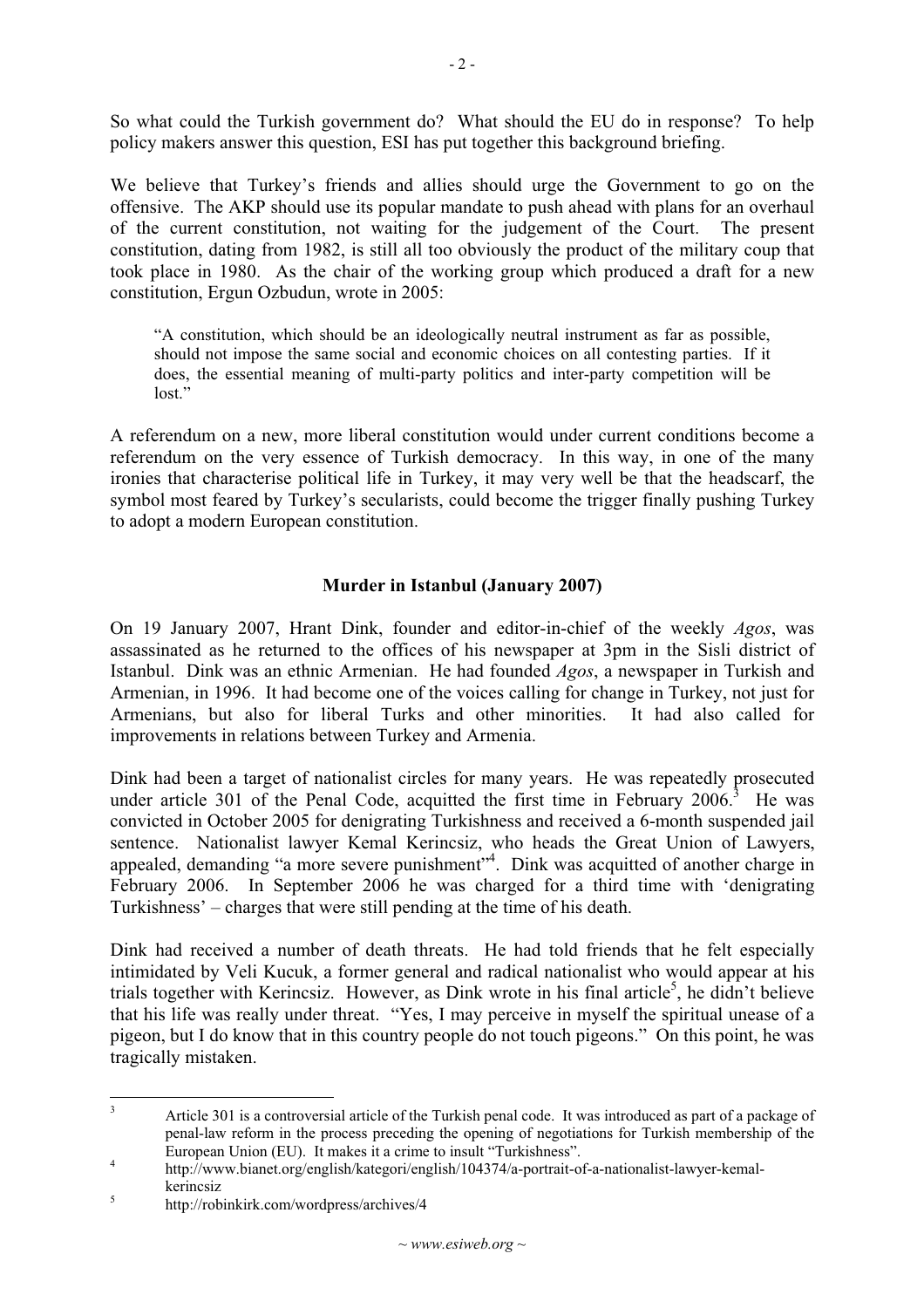Following the assassination, hundreds of people gathered in front of *Agos*. For the first time "We are all Armenians"<sup>6</sup> became an expression of solidarity.

At Dink's funeral on 23 January, the coffin was brought first outside the *Agos* office, where his wife Rakel gave an emotional speech: "Unless we can question how this baby grew into a murderer, we cannot achieve anything."<sup>7</sup> Remembering her husband she said: "You have left your loved ones, but you have not left your country." Dink's coffin was then driven to the Armenian Patriarchate, followed by a huge crowd. *Hurriyet* described the scene on 24 January 2007:

"Following the 11:00 ceremony for Dink at the *Agos* offices, the long slow cortege of perhaps one or even two hundred thousand people began the 8 kilometer march behind the hearse carrying Dink's coffin."<sup>8</sup>

It was a demonstration of a size never seen before by supporters of the Turkey that Dink had been fighting for, with Turks, Kurds, Armenians and other groups side by side.

But there is another Turkey, too, and it also showed its face. The murderer Ogun Samast, a 17-year old from the Black Sea city Trabzon, was soon arrested on 20 January 2007 in the Black Sea town of Samsun. However, according to *Radikal* newspaper<sup>9</sup> (2 February 2007) and other media, he was treated as a hero at the gendarmerie station in Trabzon, with police lining up to have their photos taken beside the murderer and the Turkish flag. Later, nationalist groups in Istanbul gathered in a counter-demonstration on 4 February 2007, shouting "We are all Turks, we are all Mustafa Kemals"<sup>10</sup>. The white beret that Samast wore when he assassinated Dink became a symbol for his sympathisers.

The murder trial began on 2 July 2007 in Istanbul, with 18 defendants. The case is ongoing. On 20 March 2008, two soldiers appeared in a Trabzon court to testify that they had been clearly warned about a plot to assassinate Hrant Dink and that they had informed their superior, Trabzon Provincial Gendarmerie Commander Ali Oz. However, nothing was done. After the murder, they had been pressured by their superiors to deny that they had been aware of the plot.

#### **Echoes of a coup (March 2007)**

In March 2007, the current affairs weekly *Nokta* published a series of articles investigating the military's activities against the ruling AKP government.

On 29 March, *Nokta* published excerpts of a diary, alleged to have been written by Admiral Ozden Ornek, the former navy commander, and left inadvertently on his laptop. The diary entries contain detailed plans for a military coup, prepared jointly by the commanders of the army (Aytac Yalman), navy (Ornek himself), the air force (Ibrahim Firtina) and the gendarmerie (Sener Eruygur) in 2004. According to the diary, it was only the opposition of the Chief of Staff at the time, Hilmi Ozkok, which prevented the coup plans from being put

<sup>6</sup> http://news.bbc.co.uk/2/hi/europe/6281193.stm

<sup>7</sup> http://www.todayszaman.com/tz-web/detaylar.do?load=detay&link=100902<br>
shttp://www.todayszaman.com/tz-web/detaylar.do?load=detay&link=100902

http://hurarsiv.hurriyet.com.tr/goster/haber.aspx?id=5829273<br>http://www.radikal.com.tr/haber.php?haberno=211902

 $\overline{9}$ 

http://www.haberler.com/hepimiz-ermeniyiz-sloganina-protestolar-devam-haberi/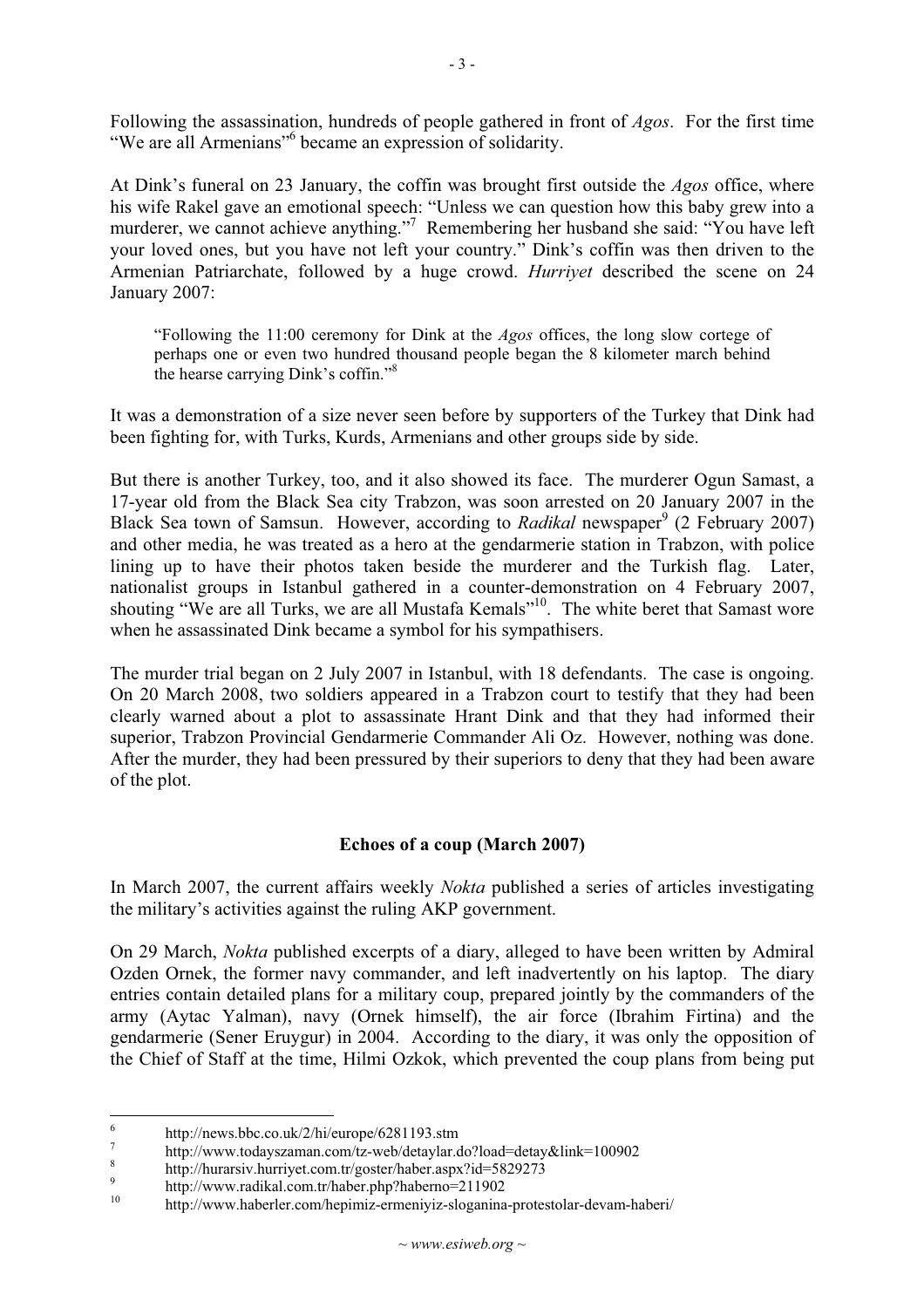into action. The code name for the coup was "Blond Girl". Later, these dairies suggest, Sener Eruygur had begun to plan another coup, code named "Moonlight."

Another *Nokta* article on 5 April was based on a leaked report prepared by the Office of the Chief of General Staff. It described a secret categorization of press outlets and journalists into pro-military and anti-military groups. The claim was not denied by the military, although internal investigations were undertaken to uncover who was responsible for leaking the 'blacklist.'

In a speech on 11 April, General Chief of Staff Yasar Buyukanit alluded to the publication of coup plans from the alleged diary by accusing some media outlets of using "information and documents, the sources of which are questionable" and "tampering with pictures to lead to different meanings" in order to "shape the political developments in the country and divert attention from the real problems."

On 12 April, *Nokta*'s offices were raided by the police in a 3-day operation at the request of the military prosecutor. Subsequently, the owner of the magazine decided to shut it down altogether. Editor-in-chief Alper Gormus gave a press conference on 21 April 2007:

"I did not decide to close the journal, but I can tell you my impressions. The owner of the journal Ayhan Durgun did not mention to me any economical or political pressure. On the other hand he was feeling some kind of tension for the last few weeks. None of the politicians in Turkey said even a sentence about the pressures on *Nokta*. Under these circumstances there was no way not to feel pressure."<sup>11</sup>

Ragip Duran, a former *Nokta* journalist, referred in Today's Zaman<sup>12</sup> on 21 April 2007 to *Nokta*'s closure as "an extremely negative situation. This clearly shows that there is no freedom of expression in Turkey." Human Rights Watch reported after the raid against *Nokta*:

"The military prosecutor issued the search warrant on the basis of an article published by *Nokta* on April 5 examining alleged links between the Office of the Chief of Staff and some civil society organizations.<sup>13</sup> This article was of great topical interest given that large anti-government rallies were then being organized by some civil society organizations. *Nokta* reproduced, as the main source for the report, a 2004 document alleged to come from the intelligence department of the Office of the Chief of Staff that revealed the military's links with some civil society organizations and universities, and *Nokta* questioned whether in the present situation there were also elements of civil society that were not really 'civilian<sup>3</sup>".<sup>14</sup>

Alper Gormus is currently facing trial for slander. Thus, the outcome of the Nokta affair is that it is the journalists, not the potential coup plotters, who are under investigation.<sup>15</sup>

<sup>11</sup> http://www.tihv.org.tr/EN/index.php?option=com\_content&task=view&id=306&Itemid=75<br>
http://www.todayszaman.com/tz-web/detaylar.do?load=detay&link=109073<br>
"Gunumuzde sivil eylemler ne kadar sivil?" ("How civilian are the

today?"), *Nokta* magazine, (Istanbul), April 5, 2007.<br>
http://hrw.org/backgrounder/eca/turkey0707/3.htm<br>
See also: Bumali Observer: 101 on the Turkish deep

See also: Rumeli Observer: 101 on the Turkish deep state – Nokta (March 2008).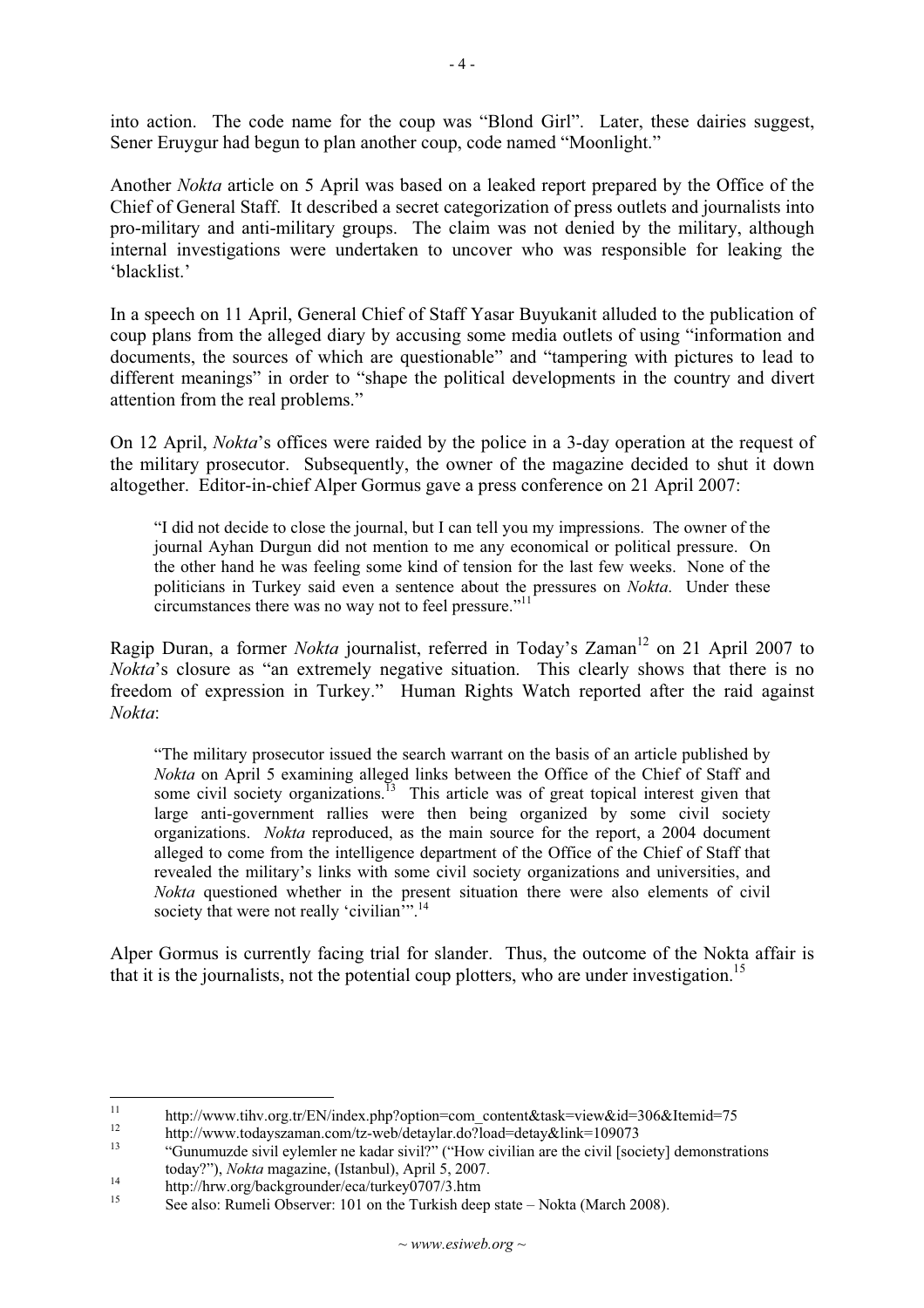#### **The generals' warning (April 2007)**

The idea that the AKP is a threat to the secular order is regularly repeated by the opposition political party, the CHP, parts of the bureaucracy, Kemalist NGOs such as the *Ataturk Thought Association* and Kemalist newspapers such as *Cumhuriyet*.

In a speech to the War Academy in Istanbul on 13 April 2007, then Turkish president Ahmet Necdet Sezer, whose 7-year mandate ended on May 16, accused the AKP of trying to undermine the secular order.

"The political regime of Turkey has not faced such danger since the founding of the republic… The activities aimed against the secular order and efforts to bring religion into politics are raising social tensions."

On 24 April 2007, the AKP announced that Abdullah Gul would be its presidential candidate. Gul had been Prime Minister in 2002 and then Deputy Prime Minister and Foreign Minister, and a strong champion of Turkey's EU integration effort. His selection was followed by a harsh reaction from the military, the president and Kemalist politicians, many drawing attention to the fact that his wife wore the headscarf.

On 27 April, the Turkish military published a dire warning by way of a late-night posting on its website. The general staff declared its opposition to the nomination of Abdullah Gul as presidential candidate. It reminded the Turkish government of the military's role as "staunch defender of secularism." It warned that it would display its "position and attitudes when it becomes necessary."

Mass demonstrations against Gul followed in several cities. The organiser of the Ankara demonstrations was Sener Eruygur, president of the Ataturk Thought Association, retired general and former head of the gendarmerie (one of the four generals who, according to *Nokta*, planned for a coup in 2004).

However, the intimidation failed. The AKP opted for early elections, which took place on 22 July 2007, winning a landslide victory with almost 47 percent of the vote – an increase of 12.4 percent. Abdullah Gul was duly elected president by Parliament in September 2007. The general election was widely interpreted as a showdown between the military establishment, with its traditionally unchallengeable authority, and the will of the Turkish people. Omer Erzeren commented on qantara on 30 July 2007:

"The election results are a slap in the face for the military and opposition parties, who thought they could score with nationalist slogans and militaristic poses."<sup>16</sup>

It looked as if Turkish democracy had passed this testing time successfully, and could now look forward to five years of stable government. However, the fight back by the nationalist establishment was not long in coming.

<sup>16</sup> http://www.qantara.de/webcom/show\_article.php/\_c-476/\_nr-825/i.html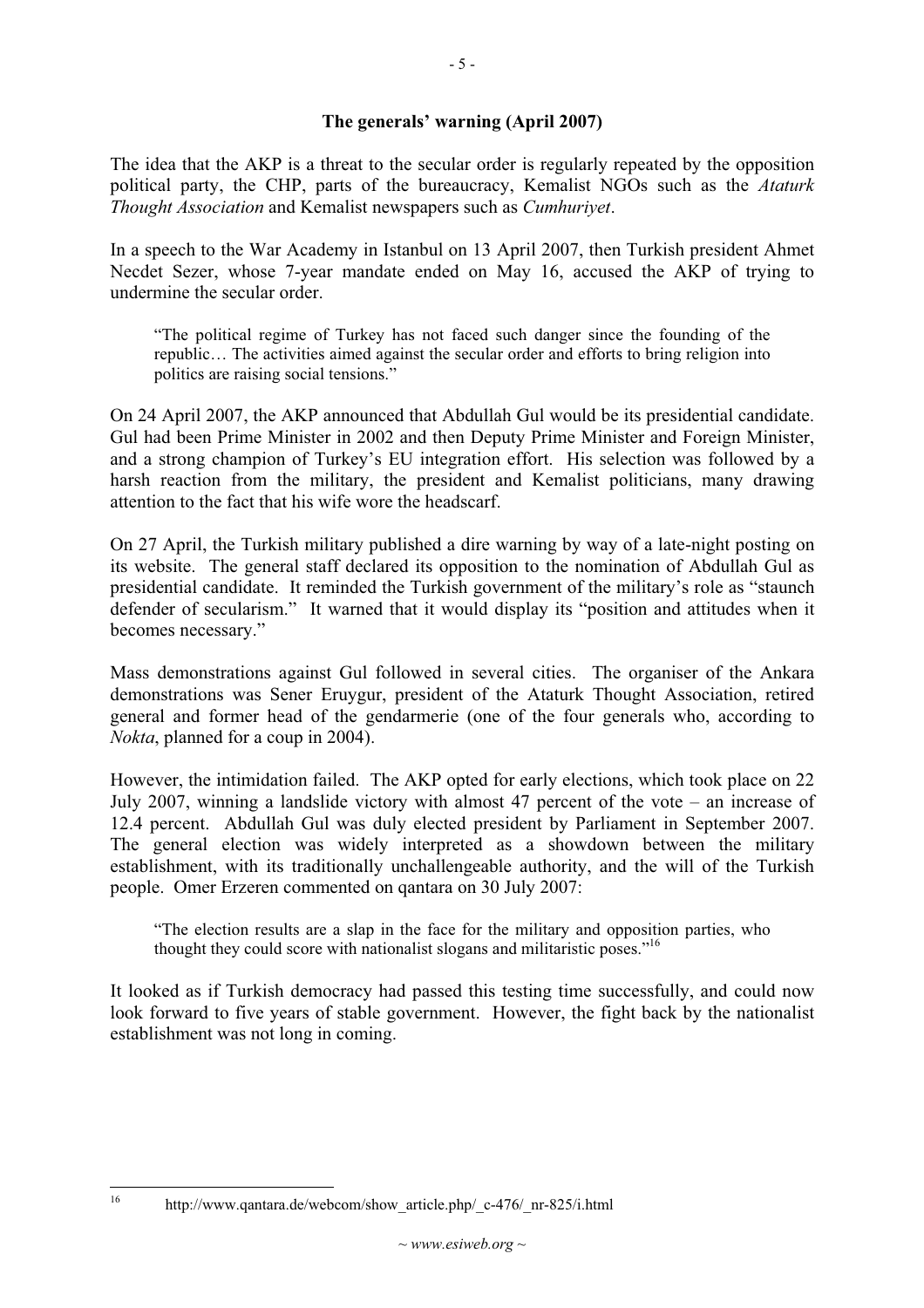#### **A liberal promise (September 2007)**

After this clear popular verdict, Turkey's political turmoil appeared to be at an end. The AKP had a comfortable majority in parliament. In August, the Government announced that work would begin on a new, so-called "civilian" constitution, based on the protection of individual rights rather than the statist ideology that had prevailed in the Turkish Republic since its founding. There had been widespread calls for constitutional reform from Turkish civil society, and of course from the EU.

The AKP charged Ergun Ozbudun, a well-known professor of constitutional law at Bilkent University in Ankara, to set up a working group to prepare a draft constitution. Ozbudun chose Levent Koker, Yavuz Atar, Fazil Husnu Erdem, Serap Yazici and Zuhtu Arslan. While the group members are not politicians, they can best be described as liberal academics with an interest in introducing European standards into Turkey. (Hurriyet, 31 August 2007).<sup>17</sup>

The working group presented its draft constitution<sup>18</sup> in September 2007. Consultations with the bar associations, universities, NGOs and journalists followed. The Ozbudun draft was based on a very different political philosophy than the current constitution. This was obvious right from the preamble. The *current* constitution begins as follows:

"In line with the concept of nationalism and the reforms and principles introduced by the founder of the Republic of Turkey, Ataturk, the immortal leader and the unrivalled hero, this Constitution, which affirms the eternal existence of the Turkish nation and motherland and the indivisible unity of the Turkish state, embodies…"

The Ozbudun constitution proposes a very different preamble:

"This constitution, which guarantees universal rights and freedoms stemming from human dignity that aim at enabling individuals to live together in peace and justice, which considers differences a cultural wealth and rejects all varieties of discrimination, which takes national unity as the basis and devises rules and institutions of the democratic and secular republic on the basis of human rights and the rule of law, was adopted with the free will of the Turkish nation as a symbol of devotion to the target of a modern civilization set by the founder of the republic, Mustafa Kemal Ataturk."19

There are many other important changes:

- Fundamental rights and freedoms can only be limited under conditions permitted by the European Convention on Human Rights (ECHR).
- The rules governing party closure are amended to make shutting down a party more difficult. Under the new proposed constitution, a party can only be proscribed if its programme is clearly contrary to the constitution, and after it has received a formal warning. Even in the case of a party's closure, its parliamentarians will not have their mandates revoked.
- An amendment to the composition of parliament will ensure that even small parties will be represented. Turkey's parliament has 550 seats. Under the new system, 450

<sup>&</sup>lt;sup>17</sup> http://arama.hurriyet.com.tr/arsivnews.aspx?id=7191035<br><sup>18</sup> http://www.ptymore.com/novy/410856.com

<sup>&</sup>lt;sup>18</sup> http://www.ntvmsnbc.com/news/419856.asp

<sup>19</sup> http://www.cnnturk.com/Turkiye/anayasa.asp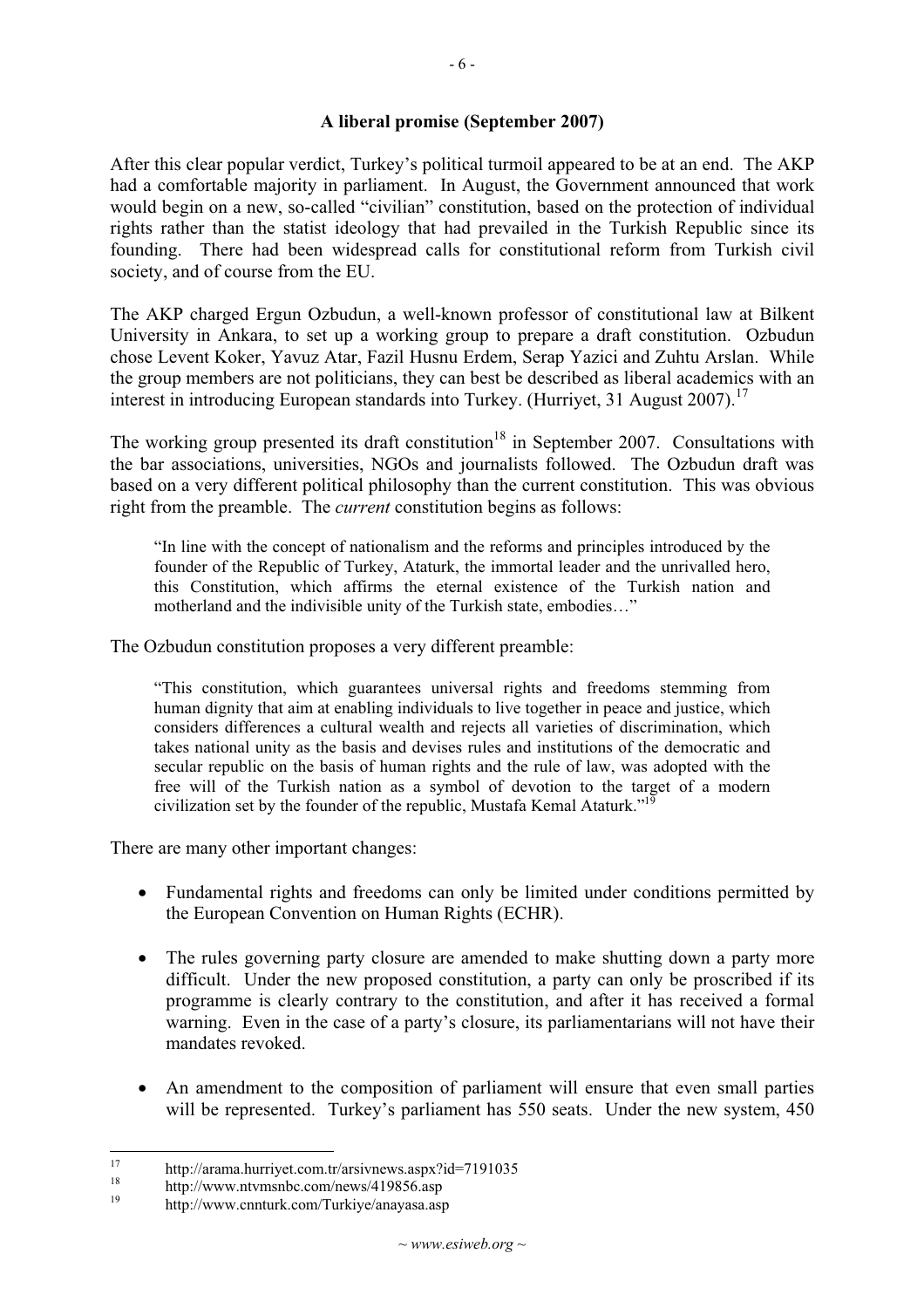will be appointed through direct election by constituencies, but the remaining 100 will be chosen through proportional representation. The distribution of these 100 seats will reflect the overall percentage of votes each party received in the election. Winning 1 percent of the national vote will therefore be enough for parliamentary representation.

• The 1982 constitution's definition of 'Turkishness' is revised. It currently reads: "Everyone bound to the Turkish State with the bond of citizenship is a Turk". Under the new proposal: "Everyone bound to the Turkish Republic with the bond of citizenship is called a Turk regardless of religion or race."

From the moment it was first presented, the draft met with intense political opposition. As the leading liberal columnist Sahin Alpay wrote:

"The fierceness of the opposition and the absurdity of the accusations raised against the draft are basically indicative of the military-civilian bureaucracy's resistance to a possible loss of constitutional privileges, and have absolutely nothing to do with the defence of secularism."<sup>20</sup> (Sahin Alpay, 1 October 2007)

Ozbudun himself noted:

"There are circles who claim that an Islamic state will be founded in Turkey and that there is a threat of separatism in Turkey. All such claims are nonsense. Such rumours arose due to the fact that certain circles are fearing a loss of power due to the new draft Constitution."21 (Ozbudun in Today's Zaman)

AKP Deputy Chairman Dengir Mir Mehmet Firat has stated that the current Constitution, given it was drafted after a coup in 1982, is "antidemocratic and anti-individual". He added:

"Yet they now claim that the AK Party cannot amend the Constitution. They imply that we are risking a *coup d'état* if we attempt to change it."<sup>22</sup> (Today's Zaman)

AKP deputy chairman Firat also announced at a conference in the US in early March 2008 that the AKP would soon table the new draft constitution for discussion before the parliament's Constitutional Commission<sup>23</sup> (Today's Zaman).

But does the Government have the numbers to change the constitution? There are 550 seats in Turkey's Grand National Assembly, two of which are currently vacant. The AKP holds 340 of those seats.

Article 175 of the constitution outlines the procedure for amending the constitution and when a referendum is required:

(3) The President of the Republic may refer the laws related to the Constitutional amendments for further consideration. If the Assembly adopts the draft law referred by the President by a two-thirds majority, the President may submit the law to referendum.

(4) If a law is adopted by a three-fifths but less than two-thirds majority of the total number of votes of the Assembly and is not referred by the President for further

<sup>20</sup> http://www.todayszaman.com/tz-web/yazarDetay.do?haberno=123521<br>http://www.todayszaman.com/tz-web/detaylar.do?load=detay&link=135598

<sup>22</sup> http://www.todayszaman.com/tz-web/detaylar.do?load=detay&link=135598<br>
23 http://www.todayszaman.com/tz-web/detaylar.do?load=detay&link=135598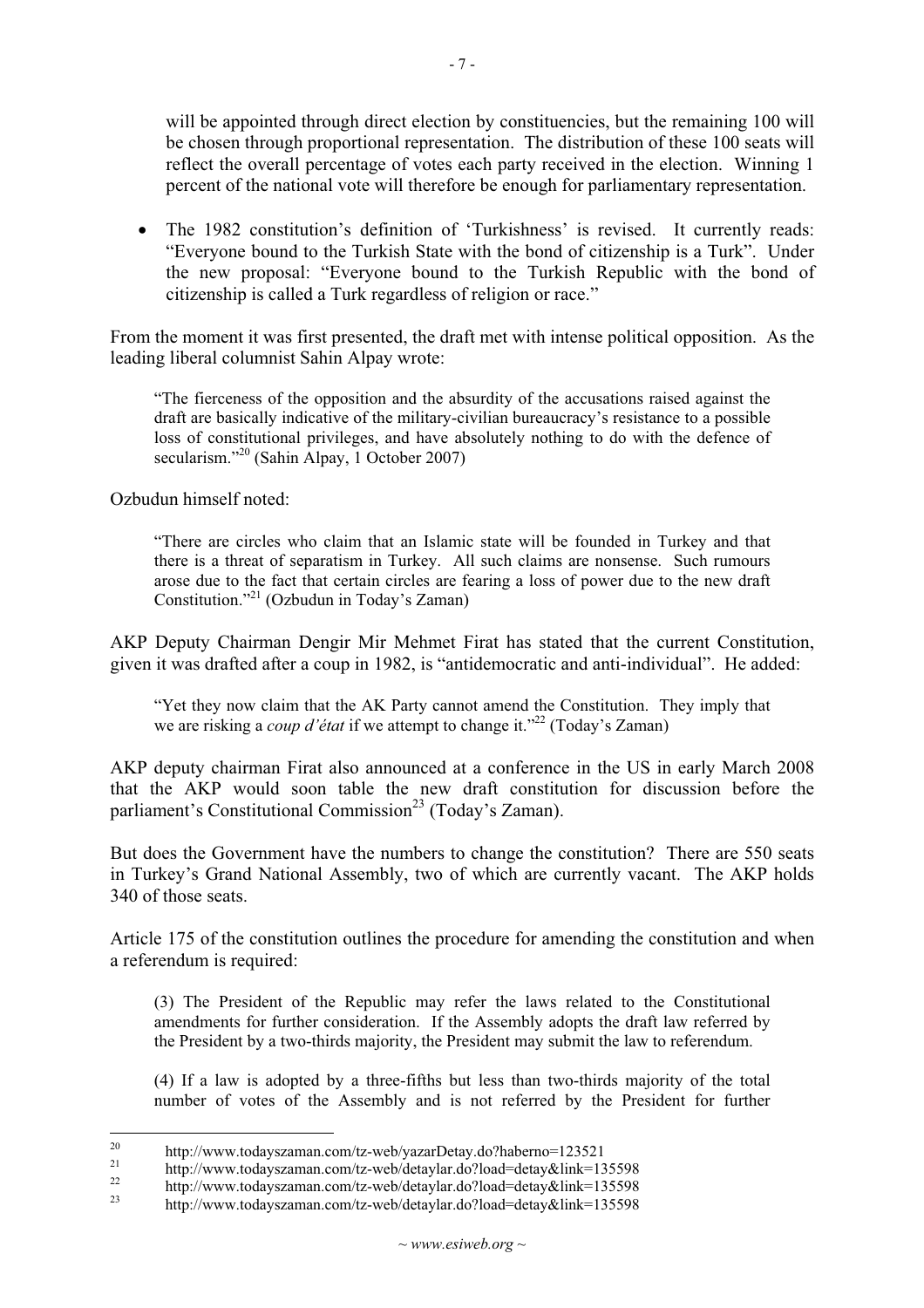consideration, it shall be published in the Official Gazette and shall be submitted to referendum.

A two-thirds majority in parliament requires 367 affirmative votes; a three-fifths majority only 330 votes. Even without the support of other parties, the government has the numbers for a three-fifths majority – the lower threshold where a referendum is mandatory.

| Party        | <b>Number of Seats</b> |
|--------------|------------------------|
| <b>AKP</b>   | 340                    |
| <b>CHP</b>   | 98                     |
| <b>MHP</b>   | 70                     |
| <b>DTP</b>   | 20                     |
| <b>DSP</b>   | 13                     |
| Independents | 5                      |
| <b>BBP</b>   |                        |
| <b>ODP</b>   |                        |
| Vacant       | 2                      |
| <b>Total</b> | 550                    |

Parties in the Grand National Assembly<sup>24</sup>

The AKP has already succeeded in one referendum on 21 October 2007, in which 69 percent of the population voted in favour of the government's proposal to have the president elected by popular vote.

There is therefore every chance that the government could succeed in changing the constitution. If anything is holding it back, it is fear of the reaction from the military establishment. In a democracy aspiring to join the European Union this is not a good reason.

#### **Kurdish battles (October 2007)**

In October 2007, a series of terrorist attacks in the South East sent political tensions in Turkey to a dangerous level, dominating the political agenda and the news headlines.

On 7 October, 13 Turkish soldiers were killed<sup>25</sup>, including 1 officer, in Sirnak province, after Turkish soldiers had shot dead a suspected PKK terrorist earlier in the day. On 21 October, 12 Turkish soldiers were killed<sup>26</sup> and 8 abducted during clashes in Hakkari. The 8 were later released.

Against this background, the Constitutional Court on 16 November 2007 granted a request by the Chief Prosecutor to examine whether to close the (pro-)Kurdish Democratic Society Party (DTP), which had entered the parliament in the June 2007 elections and also had many elected local officials. Chief Public Prosecutor Abdurrahman Yalcinkaya had listed 221 party members, among them eight current parliamentarians, to be banned from politics for five years.

<sup>&</sup>lt;sup>24</sup> http://www.tbmm.gov.tr/develop/owa/milletvekillerimiz\_sd.dagilim

<sup>&</sup>lt;sup>25</sup> http://english.aljazeera.net/NR/exeres/B8196DC9-5887-49D1-BF24-5ED7B5DBB452.htm

http://www.nctimes.com/articles/2008/01/04/news/nation/15\_05\_561\_3\_08.txt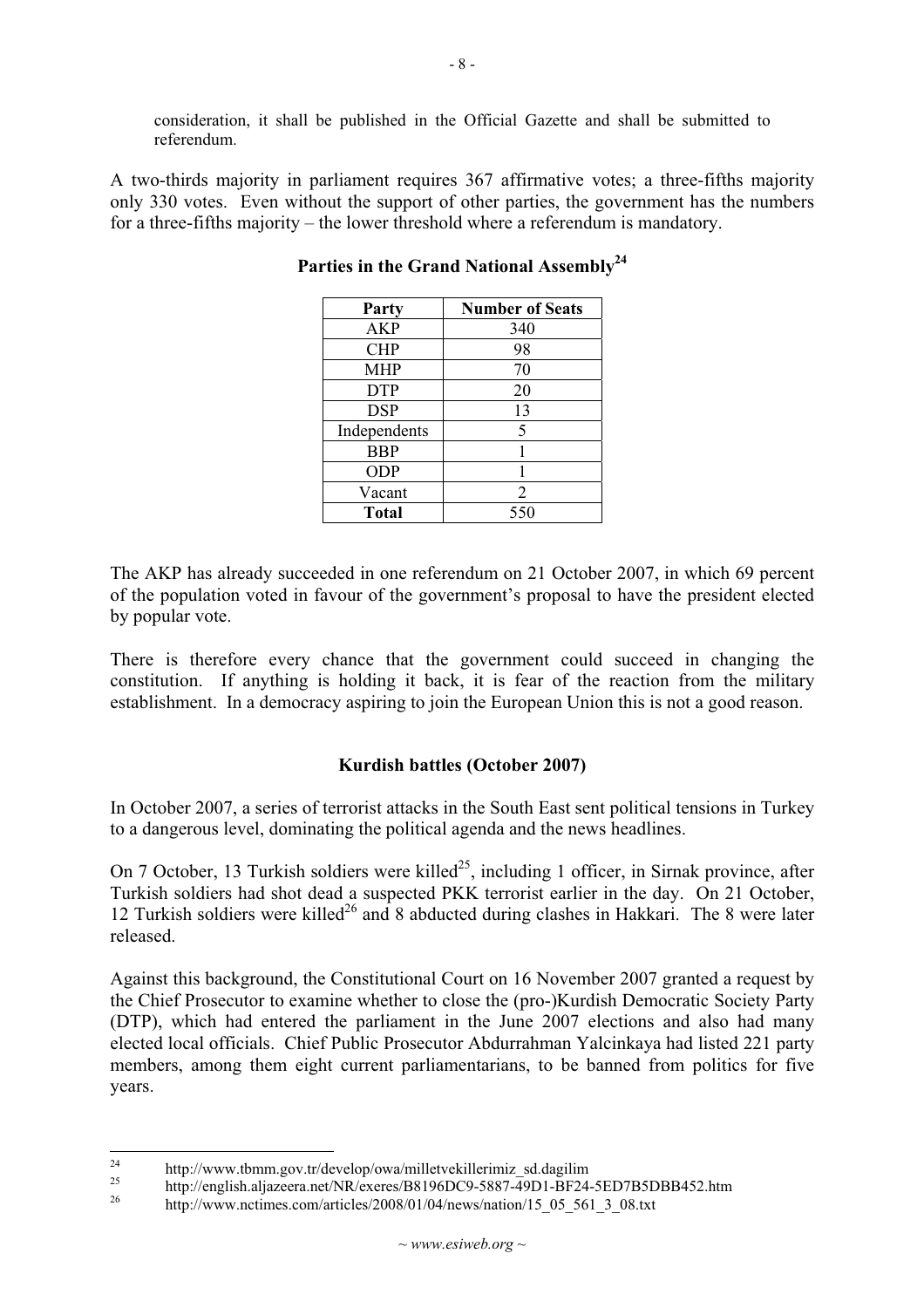Tensions rose further. On the evening of 4 January  $2008^{27}$ , five people were killed and 67 injured when an improvised explosive device exploded outside a school in the centre of Diyarbakir. Calls for a cross border operation into Iraqi territory grew more insistent. On 21 February 2008, the Turkish military began its operation against the PKK in Northern Iraq<sup>28</sup>.

#### **Ergenekon arrests (January 2008)**

On 21 January 2008, news broke of a major operation by Turkish police against an ultranationalist network known as Ergenekon. Commentators have argued that a number of political assassinations originally assumed to be unconnected are in fact linked to leading figures in this network, including the assassinations of a priest, Father Andreas Santoro, in Trabzon (2006), Hrant Dink in Istanbul (2007) and a judge in Ankara in 2006.

The name Ergenekon (which comes from an old Turkish legend about the origins of the Turkish people in Central Asia) was made public in a book by journalists Can Dundar and Celal Kazadagli in 1997. In their book, entitled *Ergenekon – The State inside the State*, a former Turkish naval general (Erol Mutercimler) told the authors that he had first learned in 1971 of the existence of:

"an organization above the Government, the General Staff and the bureaucracy. It was founded on the initiative of the CIA and the Pentagon after 27 May [1960, the first military coup]."

He also told Dundar that he started to investigate and discovered that "there were generals, security personnel, professors, journalists, businessmen, average people inside it. Small units that we nowadays call "gangs" are used as triggers by the larger organization called Ergenekon." Dundar notes that such entities were set up in other NATO countries as well during the Cold War, but in Turkey's case, it was never dismantled.

A serious investigation against Ergenekon only began in the summer of 2007 when munitions and weapons<sup>29</sup> were found in a house in the Umraniye district of Istanbul. Little was known by the public until January 2008 because of a press embargo imposed to safeguard the investigation. Then on 21 January 2008, 37 suspects were arrested on suspicion of being members of an ultra-nationalist network<sup>30</sup> (*Bianet*).

In March 2008, journalist Samil Tayyar, Ankara correspondent of the *Star* daily newspaper, published another book, *Operation Ergenekon,* giving an account of the deeds and ideology of this ultra-nationalist network.<sup>31</sup> In an interview on 2 March, Tayyar explained his findings:

"Ergenekon is a structure targeting the Justice and Development Party (AKP) and the EU process, using all kinds of illegal methods to reach their aims."<sup>32</sup>

<sup>&</sup>lt;sup>27</sup> http://www.jamestown.org/terrorism/news/article.php?articleid=2373880<br>http://www.reuters.com/article/topNews/idUSANK00037420080222?feedType=

RSS&feedName=topNews<br>
http://www.todayszaman.com/tz-web/detaylar.do?load=detay&link=132601<br>
http://www.bianet.org/english/kategori/english/105802/more-detentions-and-arrests-in-ergenekon-case<br>
Samil Tayyar, Operasyon Ergen

Ayse Karabat, 'EU process victim of and solution to Ergenekon', interview with Samil Tayyar, 2 March 2008.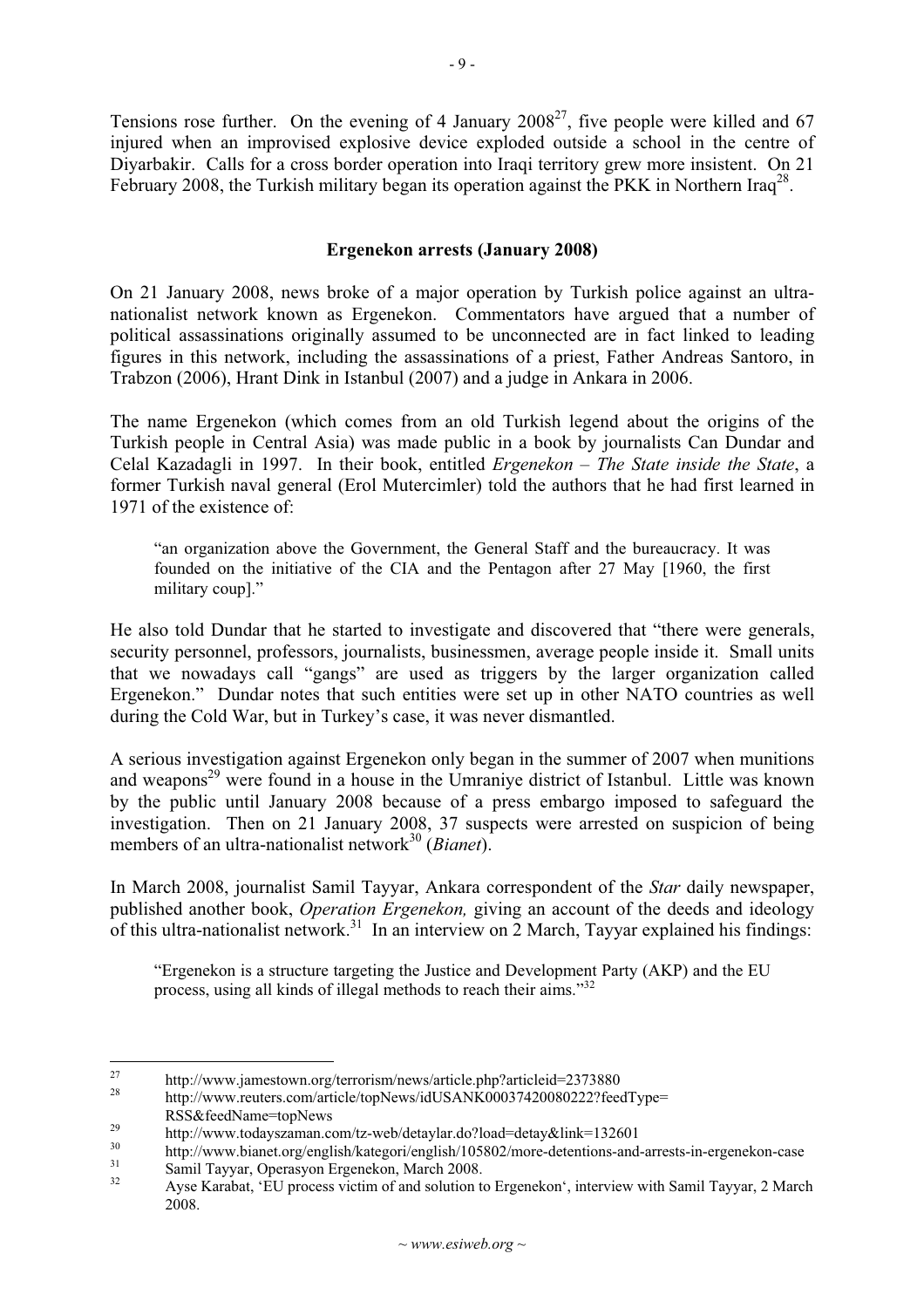In his book, Tayyar also claims high-ranking generals attempted to organise coups in 2003 and 2004 against the AKP government.

"The normalization process which began when in 2004 the coup (planning) generals retired from the Turkish General Staff, created a more secure environment for Turkish democracy. But when the opposition on the anti-AKP and anti-EU axis lost hope for a coup or a military warning to the government, they went underground from 2005 onwards." (*Operation Ergenekon*, p. 11)

Tayyar alleges that many of the political assassinations of recent years are linked to this organization. The strategy of this group, he claims, was not only to organize attacks against the government, liberal intellectuals and minority leaders, but also to attack Kemalist newspapers and intellectuals and then blame Islamists.

Oktay Yildirim, a retired general whose fingerprints, according to Tayyar, quoting the prosecution, were found on grenades discovered in the Umraniye raids, allegedly had detailed information about Ergenekon's structure on his confiscated computer. This led to more raids in Bursa and Eskisehir, and the collection of further information. This has brought about the arrest of up to 50 persons to date, including former military personnel, nationalist lawyers, politicians and journalists.

According to Tayyar, the investigation would not have been possible without collaboration between civil and military forces. In the interview with Sunday's Zaman on 2 March<sup>33</sup>, he underlines that within the armed forces the unease about Ergenekon had become stronger:

"I think (Chief of General Staff Gen. Yaşar) Buyukanit, who will retire this August, indirectly contributed to the operation against Ergenekon… This is why there is a very serious reaction from the nationalists toward Buyukanit; they are not happy about his impartiality. Actually when you look at transcripts of the telephone conversations of the Ergenekon detainees, you can see the heavy cursing in them against Buyukanit."

On 21 March 2008<sup>34</sup>, seven more persons were arrested, including Dogu Perincek, chairperson of the Workers' Party, Ilhan Selcuk, columnist at the Cumhuriyet newspaper and Kemal Alemdaroglu, a former rector of Istanbul University.

Who are these people now arrested and charged with forming a terrorist organization with the aim of overthrowing the current government?

# *Veli Kucuk*

One prominent figure who was arrested is Veli Kucuk. He is widely considered by the press to be a former leader of JITEM (Jandarma Istihbarat ve Terorle Mucadele), the Gendarmerie Intelligence and Anti-Terror unit which played a role in the fight against the PKK in South East Anatolia.

It has never been officially acknowledged that JITEM even exists. However, Kucuk himself was quoted in Today's Zaman on 30 January  $2008^{35}$  as acknowledging his own role as "founder of JITEM." Kucuk was active during the war against the PKK.

<sup>&</sup>lt;sup>33</sup> http://www.sundayszaman.com/sunday/detaylar.do?load=detay&link=3266<br><sup>34</sup>

<sup>34</sup> http://www.bianet.org/english/kategori/english/105802/more-detentions-and-arrests-in-ergenekon-case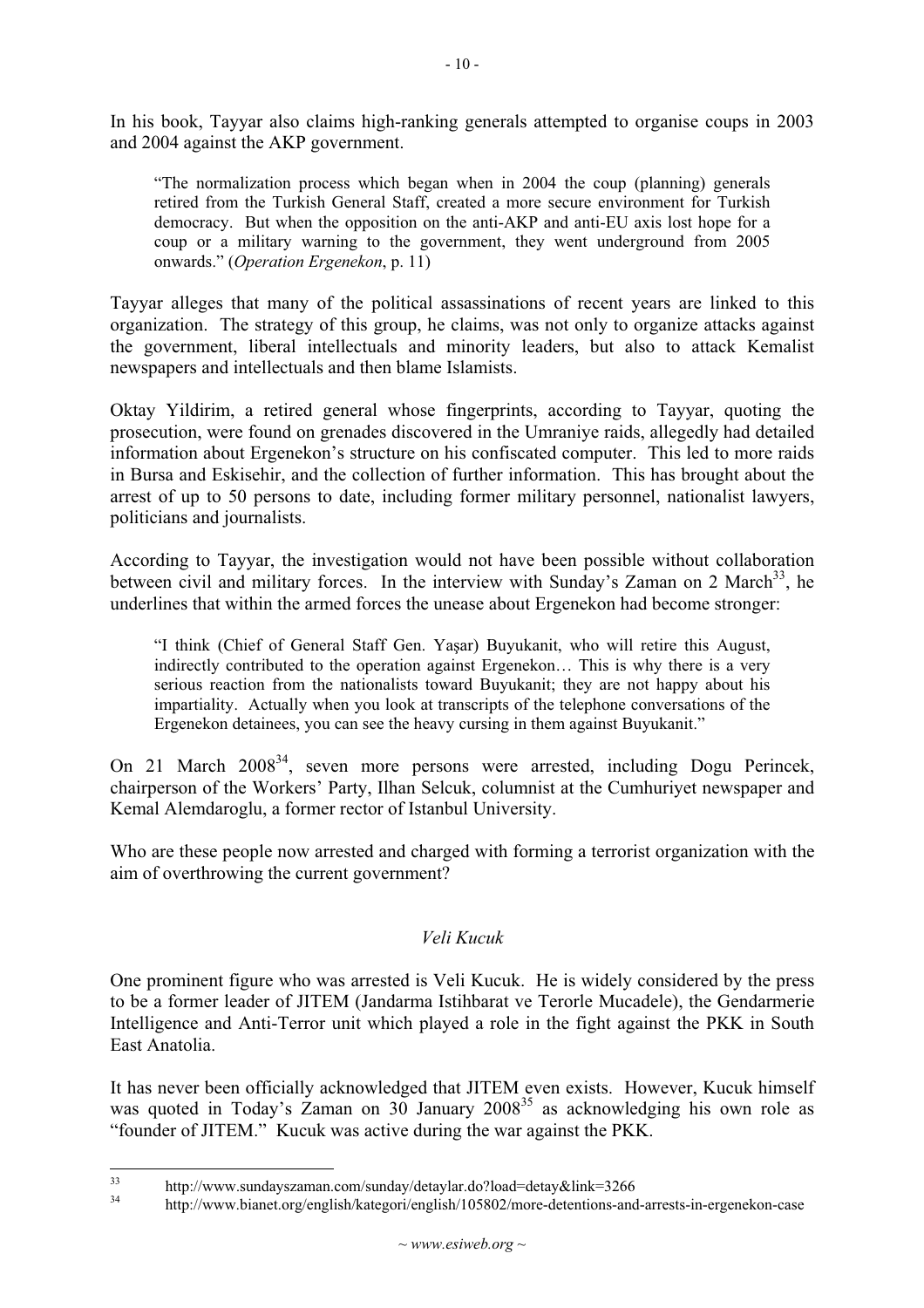In an interview with Today's Zaman on 30 January 2008<sup>36</sup>, informant Abdulkadir Aygan, who was allegedly involved in JITEM activities for many years, talked about Kucuk's role as JITEM group commander in the years 1990-91:

"JITEM's headquarters was in a large building with two floors. All personnel in the building used to wear civilian clothes. The vehicles used in official service had civilian plates; however, these were the gendarmerie's registered vehicles. It is certain that he [Kucuk] was one of the founders of the organization. However, his assertion that he founded JITEM alone is not accurate. I think that he is trying to protect the masterminds and prove that he is loyal to them."

JITEM features in at least two official reports as well. One is the report from January 1997 by Kutlu Savas, special rapporteur of the Prime Minister's Office about the Susurluk scandal<sup>37</sup> which exposed the connections between the security forces, politicians and organised crime in operations against the PKK. The Savas report<sup>38</sup> argued that JITEM existed:

"Even if the Gendarmerie's high command continues to deny it, the existence of JITEM is an unavoidable fact. It may be the case that JITEM no longer exists, that it was disbanded, that its personnel was transferred to other units, that the documents were archived. There are however, a number of agents who served in JITEM, who are alive today. The existence of JITEM was moreover, no mistake. JITEM was formed out of necessity."39

In 2002, Veli Kucuk wrote on the website www.ozturkler.com ("the true Turks"), that "the way of the great Turkish nation is through Ergenekon". The site was maintained by Sedat Peker who Turkish media claim had served with Kucuk in the gendarmerie in Kocaeli in the 1990s. In 2007, Peker was sentenced to 14 years imprisonment for involvement in organised crime. He is currently in prison and was recently interrogated by the prosecutor in the Ergenekon investigation.

Many Turkish papers also reported that the investigations have revealed a plan to assassinate Nobel Prize-winning author Orhan Pamuk. According to daily *Posta*, Veli Kucuk had tried to arrange for a hit man to target Pamuk through the contacts of a former army sergeant, Muhammed Yuce.

### *Kemal Kerincsiz*

Lawyer Kemal Kerincsiz is another key figure in the nationalist movement in Turkey, a revered figure among nationalists<sup>40</sup> and founder of the Great Union of Lawyers (Buyuk Hukukcular Birligi), a right wing NGO. In January 2008, he was arrested for being a member of "a terrorist organization" with the aim of promoting instability.

<sup>&</sup>lt;sup>35</sup> http://www.todayszaman.com/tz-web/detaylar.do?load=detay&link=132811<br>
http://www.todayszaman.com/tz-web/detaylar.do?load=detay&link=132811<br>
http://en.wikipedia.org/wiki/Susurluk\_scandal<br>
http://mitglied.lycos.de/Janj

http://mitglied.lycos.de/Janjan/SusurlukberichtX.htm 40 http://www.bianet.org/english/kategori/english/104374/a-portrait-of-a-nationalist-lawyer-kemalkerincsiz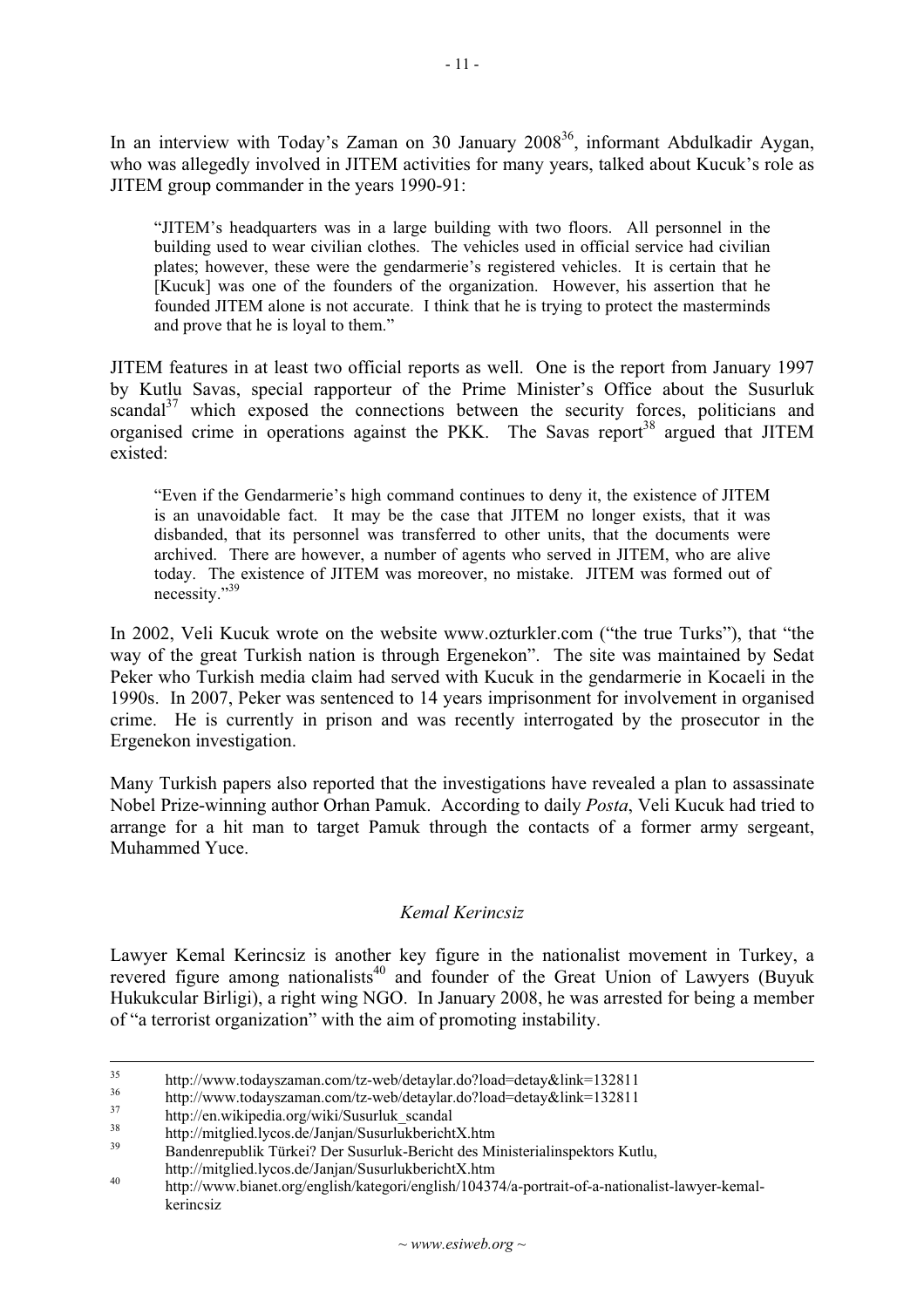According to Bianet, Kerincsiz

"first came to public attention when he filed a complaint to stop a conference entitled 'The Ottoman Armenians in the Period of the Declining Empire' scheduled for May 2005. The conference finally took place on 23 September, but only because the organisers were able to circumvent the ban by hosting the conference at a venue not mentioned in the ban<sup>"41</sup>

Kerincsiz used the sections of the Penal Code that curtail freedom of expression, such as Art. 301, to sue journalists, authors and academics. Ioannis Grigoriadis describes this strategy in a paper in October 2006:

"Kerincsiz skillfully exploited the remaining illiberal traits of the Turkish criminal legislation, as well as the failure of judicial authorities to readjust the interpretation and implementation of existing legislation on liberal lines… Kerincsiz targeted an increasing number of Turkish intellectuals who personified the liberal democratic face of republican Turkey, as well as minorities."<sup>42</sup>

Kerincsiz and the Great Union of Lawyers were responsible for most of the trials based on article 301. These included the trials of:

- Nobel prize winning author Orhan Pamuk, charged in 2005 for comments on the Armenian and Kurdish questions;
- Turkish-Armenian journalist Hrant Dink, charged repeatedly in 2005 and 2006 for denigrating Turkishness;
- Writer Elif Safak, charged in September 2006 for passages of her book "The Bastard" of Istanbul";
- Journalists such as Murat Belge, Ismet Berkan, Hasan Cemal, Erol Katircioglu, Haluk Sahin, charged in 2006.

Kerincsiz also staged several demonstrations in front of the Greek Orthodox Patriarchate, demanding its expulsion from Turkey. The accusation of the prosecution is that many of these actions were closely coordinated with other parts of Ergenekon to prepare an atmosphere for assassinations.

#### *Sevgi Erenerol*

Sevgi Erenerol, who was also arrested, is the spokesperson for the Turkish Orthodox Patriarchate, and sister of the current primate Papa Eftim IV. The Turkish Orthodox Patriarchate is a strange organization: it was founded during the War of Turkish Independence in 1922 by ethnic Greeks, who supported the Turkish troops<sup>43</sup> (before the time when most of

<sup>41</sup> http://www.bianet.org/english/kategori/english/104374/a-portrait-of-a-nationalist-lawyer-kemal-

kerincsiz<br>
http://www.swp-berlin.org/common/get\_document.php?asset\_id=3380<br>
http://www.turkishdailynews.com.tr/article.php?enewsid=95373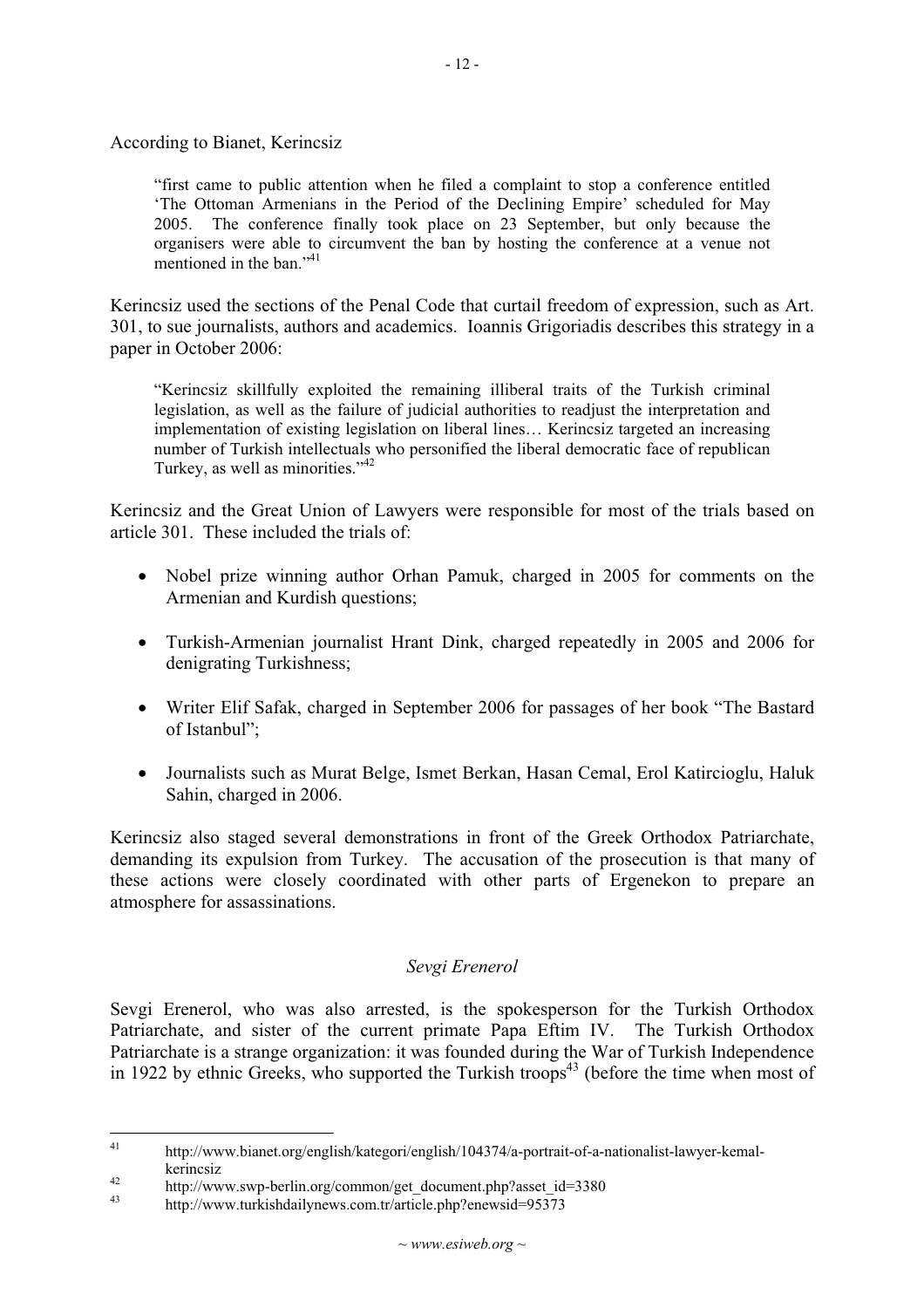the Greek population of Turkey was exchanged with the Turkish population of Greece under the Lausanne Treaty) to oppose the Greek Orthodox Patriarchate of Istanbul.

The church is something of a family enterprise: Sevgi's grandfather was the first patriarch. After the population exchange in 1924 – which forced all Anatolian Greeks to leave Turkey – and following the move of the Erenerol family to Istanbul, there has been no community of believers left, aside from the family. This has not stopped the church accumulating wealth with support from the authorities, however.

On 30 January 2008, *Hurriyet* wrote about "a patriarchate without community, but real estate".<sup>44</sup> The Church currently owns three churches and many buildings in the centre of Istanbul seized from the Greek Orthodox Patriarch. Mustafa Akyol wrote on 2 February 2008 that the "mini-size but super-rich Turkish Orthodox Church has become a devotee of the most radical version of its founding ideology".<sup>45</sup>

According to daily Milliyet, the Turkish Orthodox Patriarchate in Istanbul served as the place for regular Ergenekon meetings.46 Erenerol has herself been linked to the extreme right for many years. She was once a candidate of the nationalist MHP for Parliament.

# *Dogu Perincek*

In March 2008 the offices of the small radical nationalist Worker's Party (IP) were raided by the police. Its leader Dogu Perincek was arrested on charges of "being a senior member of a terrorist organization and obtaining and possessing classified documents<sup>"47</sup> (Today's Zaman).

According to *Taraf* daily, material was found at IP's headquarters which included detailed descriptions of the security protocol for Chief of General Staff Yasar Buyukanit's visits to two cities, as well as detailed drawings of court room buildings in Ankara. This is seen by some as evidence that Ergenekon was plotting further assassinations to be blamed on "Islamists". Perincek denies the allegations. He suggested that the Ergenekon investigation constituted an attempt to "exhaust the Turkish Army"<sup>48</sup> (Today's Zaman) with unfounded allegations.

\* \* \*

The number of individuals implicated in the Ergenekon investigation is growing by the day. The list of those arrested reads like a who's who of extreme right-wing nationalists, hardline Kemalists, retired military, mobsters and nationalist intellectuals.

• Ergun Poyraz: His bestselling book "Children of Moses: Tayyip and Emine" suggests that Prime Minister Erdogan's rose to power as part of a "Zionist conspiracy." He wrote a similar book about Abdullah Gul. As reported by Today's Zaman on 31 March 2008, a CD found at the nationalist Workers Party (IP) headquarters reveals that Poyraz received payments from JITEM!<sup>49</sup>

<sup>44&</sup>lt;br>
http://www.hurriyet.com.tr/gundem/8129596.asp?gid=229&sz=82255<br>
http://www.turkishdailynews.com.tr/article.php?enewsid=95373<br>
http://www.milliyet.com.tr/2008/01/28/son/sontur04.asp?prm=0,424082999<br>
http://www.todaysza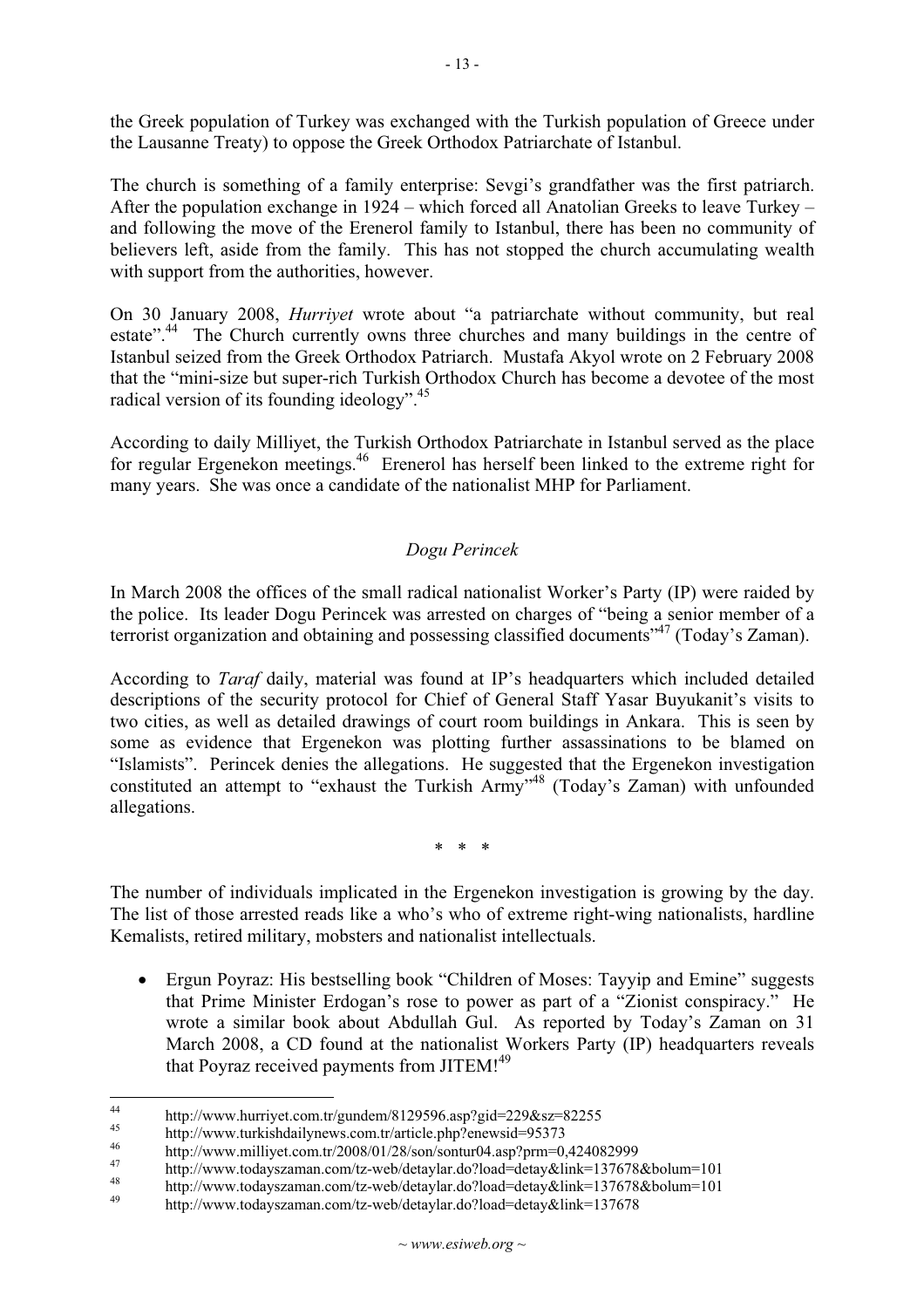- Fikri Karadag: a retired military officer, today officially leader of the ultranationalist Association for the Union of Patriotic Forces.
- Muzaffer Tekin: arrested earlier in the context of the investigation of the assassination of Judge Mustafa Yucel Ozbilgin, and injuring 4 other members of the State Council in Ankara in May 2006, which triggered anti-AKP demonstrations: Kemalist media had claimed that the murder was the result of "Islamic fundamentalism".<sup>50</sup>
- Sedat Peker, Sami Hostan (also called "Sami the Albanian"), Ali Yasak ("Drej Ali") and other alleged ultranationalist mafia figures.

According to numerous newspaper reports (such as *Stargundem*<sup>51</sup> on 26 January 2008), the current investigation has already found links between the Ergenekon group and the attack on the State Council in 2006. The Istanbul Chief Public Prosecution has received a photo in which retired general Veli Kucuk is seen with Alparslan Arslan, the murder suspect currently on trial. Phone calls between the two, from before the attack, have also allegedly been recorded.

According to a *Bianet* report on 6 March 2008, the Ergenekon gang is suspected of involvement in bomb attacks on the Cumhuriyet newspaper in 2006 as well as the murder of historian Necip Hablemitoglu in December 2002. Durmus Anucin, one of those arrested, has apparently told the prosecution that he and Ibrahim Cifti were responsible for Hablemitoglu's murder. Cifti was subsequently murdered himself. The hand grenades used in Ciftci's killing are reportedly of the same series as those discovered in the arsenal in Umraniye in 2007.

On April 1 2008, Lale Sariibrahimoglu commented in Today's Zaman:

"Today, those linked to the Ergenekon gang come from every walk of life and are ultranationalists, anti-European and believe that democratic reforms have been threatening the state's traditional sovereignty at the expense of enlarging citizen sovereignty."<sup>52</sup>

According to numerous newspaper reports, the group was preparing a series of bomb attacks aimed at stirring up chaos ahead of a planned coup against the government in 2009. This would have brought Turkey's democratisation process and EU accession negotiations to a precipitous end.

What is the significance of this investigation? For optimists among Turkey's commentators, this investigation offers a vital opportunity to finally get to the bottom of a series of never investigated crimes and to strengthen the rule of law in Turkey. Pessimists among Turkish observers note that what is visible today is still only the tip of an iceberg. Such pessimists doubt that a full-fledged crackdown will ever take place. As Radikal's Gokhan Ozgun notes, the Ergenekon gang is a large and dangerous formation, stretching beyond the limits of one's view of a "gang".

<sup>50</sup> See: http://www.iht.com/articles/2006/05/18/news/turkey.php.<br>
51 http://www.stargundem.com/news\_in\_english/4023.html<br>
52 http://www.todayszaman.com/tz-web/yazarDetay.do?haberno=137803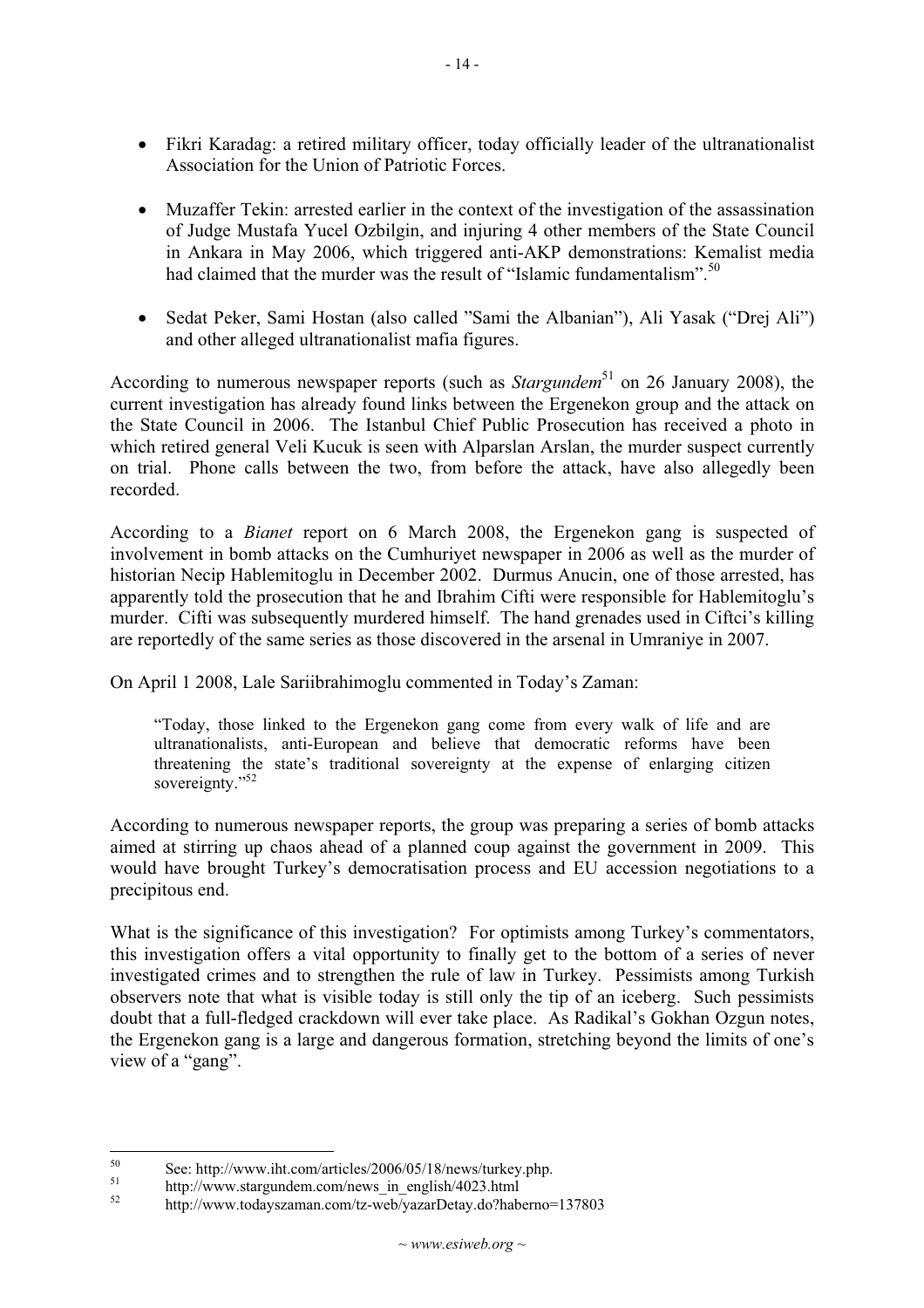- 15 -

#### **The headscarf and the constitution (February 2008)**

Following the 22 July 2007 elections and Abdullah Gul's election as president, the AKP prepared to amend the Constitution in a way that would enshrine freedom of dress at universities. This was easier said than done, as the legal situation in Turkey is far from clear. Banning students to enter university grounds wearing headscarves is a relatively new phenomenon. Until 1998, though with short-lived periods of restriction, girls could attend university with their headscarves.

Ataturk passed a Hat Law in 1925 ordering men to replace the oriental fez with Western looking hats, as a symbol of modernity. Women's clothing was not legislated.

After the military coup in 1982, the Higher Education Board (YOK) issued a written communiqué prohibiting female students from entering university wearing the headscarf; universities enacted this new regulation within their senates. When the Motherland Party (ANAP) had a majority in Parliament in the late 1980s, an addendum was passed to the YOK law attempting to dent this regulation.

The Constitutional Court annulled the said addendum (Addendum 16) which ANAP introduced to explicitly state that girls are permitted to wear headscarves for religious reasons in university. While another Addendum (Addendum 17), calling for general freedom of dress in university, was not annulled, the "rationale" of the Court's decision stated that it was not applicable for the headscarf.

From 1989 onwards, restrictions on wearing the headscarf first gradually disappeared. However, after the 'post-modern' coup in 1997, the Constitutional Court, in its decision shutting down the Welfare Party, made an 'aside' suggesting that headscarves be banned from universities. This statement became the justification for the renewed vigour to enforce the ban.

The new regime was first implemented on February 23, 1998 at Istanbul University, when girls with headscarves and boys with beards were prohibited from attending classes.

What now constitutes the 'ban' is largely based on rulings of the Constitutional Court that interpret the wearing of a headscarf in university to be a violation of secularism and thus unconstitutional. And the legislative has been denied a say in the matter. Paradoxically, the lack of any clear legal basis for the ban has made it difficult for the government to overturn it now.

Two constitutional amendments using careful, non-inflammatory language<sup>53</sup> (BBC news) were passed in parliament in January 2008 with votes of AKP (340 MPs) and the Nationalist Action Party (MHP), which has 70 MPs.

The first amendment was to Article 10 of the Constitution, on equality before the law, which deals with equal rights and non-discrimination. It requires state organs and administrative authorities to treat people equally in all their proceedings, irrespective of religion, political opinion or any other ground. The amendment strengthened this provision by stating that the principle of equality also applied to "the provision of all public services".

<sup>53</sup> http://news.bbc.co.uk/2/hi/europe/7236128.stm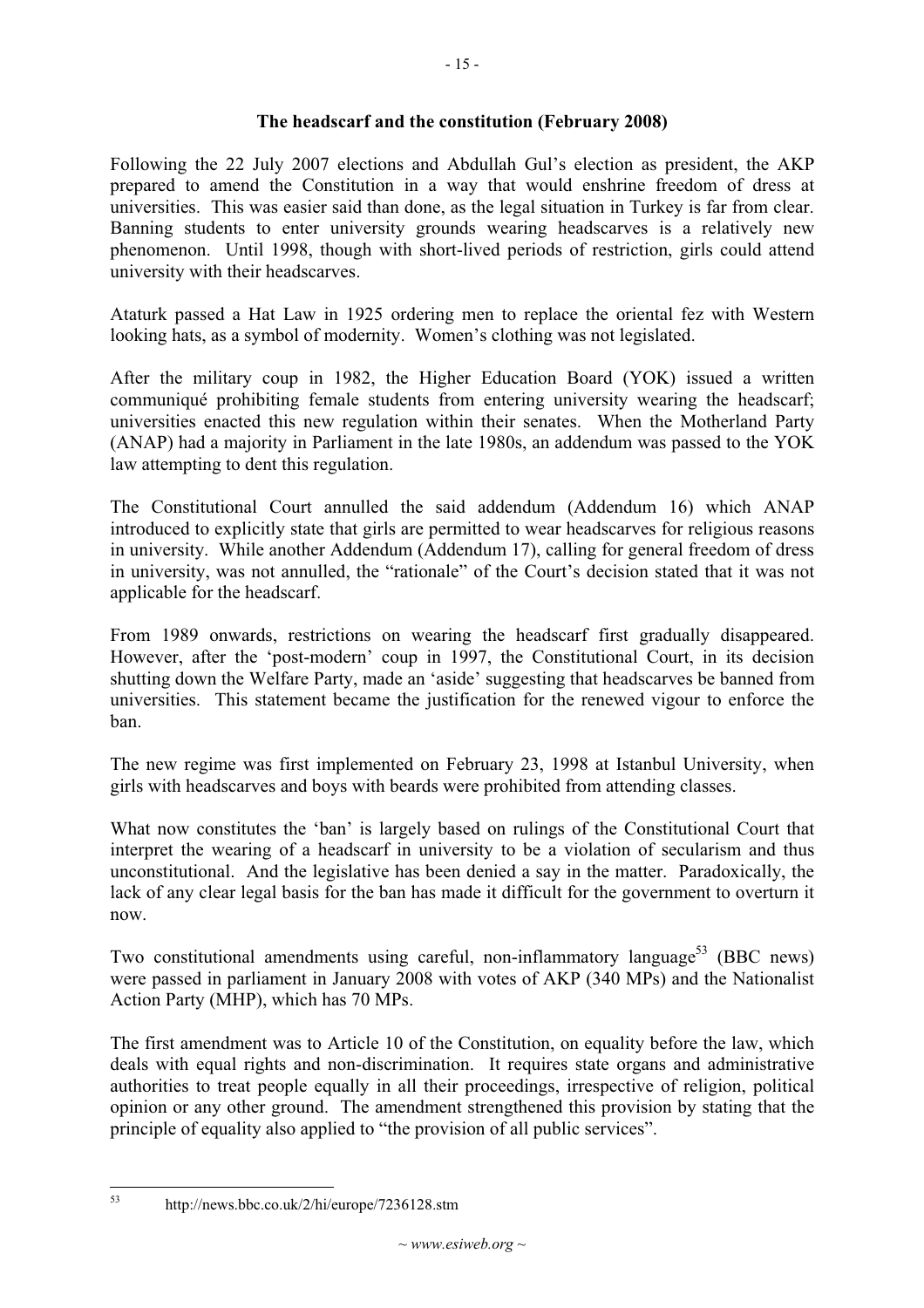"State organs and administrative authorities shall act in compliance with the principle of equality before the law in all their proceedings **and in all activities pertaining to the provision of public services**." [The amendment is marked **bold**.]

Article 42, on the Right and Duty of Training and Education, states that no-one shall be deprived of the right of learning and education. The amendments added "for reasons not explicitly mentioned by law", and provided that any limitation must be spelt out in law.

"No one shall be deprived of the right of learning and education **for reasons not openly mentioned by laws. The limits of the use of this right will be determined by law**."

In its attempt to be sensitive in its use of language and avoid explicit reference to the headscarf, the government has created an ambiguous situation. Sabih Kanadoglu, honorary chief prosecutor of the Supreme Court of Appeals, has argued that the amendments have no impact on the headscarf ban:

"The constitutional amendment is the reiteration of the clauses already existing in Articles 10 and 42 of the Constitution."

However, a retired military judge, Umit Kardas, has stated the opposite; that even without this amendment, "*there is nothing that can prevent the headscarf on campus.*"<sup>54</sup> (Today's Zaman) In this situation, it appears that even the AKP is unsure of whether further legal changes are needed to lift the ban. Burhan Kuzu, AKP deputy and chairman of Parliament's Constitutional Commission, asserted both that the amendments were sufficient and that the AKP was willing to do more:

"We have made it clear that the right to high education cannot be restricted for any reason unless specified by the law. Currently there is no law that restricts wearing the headscarf at universities. Therefore those arguments are null and in vain."

"We have to wait and see how universities take the amendment. If there emerges some complexity or some reluctance in the implementation, then we can consider revisions to Article 17 (referring to Addendum 17). But I am confident that the amendments on Articles 10 and 42 of the Constitution are very open and will be implemented with no problem."55 (Today's Zaman)

Some commentators claim there would have to be a revision of Addendum 17 of the law governing the Board of Higher Education (YOK) in order to lift the ban. The AKP is believed to be planning such an amendment but it has not yet brought the amendment before parliament.

In fact, it appears that so far, the constitutional amendments have had little effect on the ground. Nearly 100 of the 116 universities in Turkey are still enforcing the ban, arguing that an amendment to YOK Addendum 17 and a definition of the shape of the headscarf are needed before the new rule can be applied.

Despite its fairly innocuous language and its ambiguous legal effect, the attempt to lift the headscarf ban has triggered condemnation from some sections of Turkish society, including members of the judiciary, business organizations and academics. Istanbul University (IU)'s

<sup>54</sup> http://www.todayszaman.com/tz-web/detaylar.do?load=detay&link=133847 55 http://www.todayszaman.com/tz-web/detaylar.do?load=detay&link=133847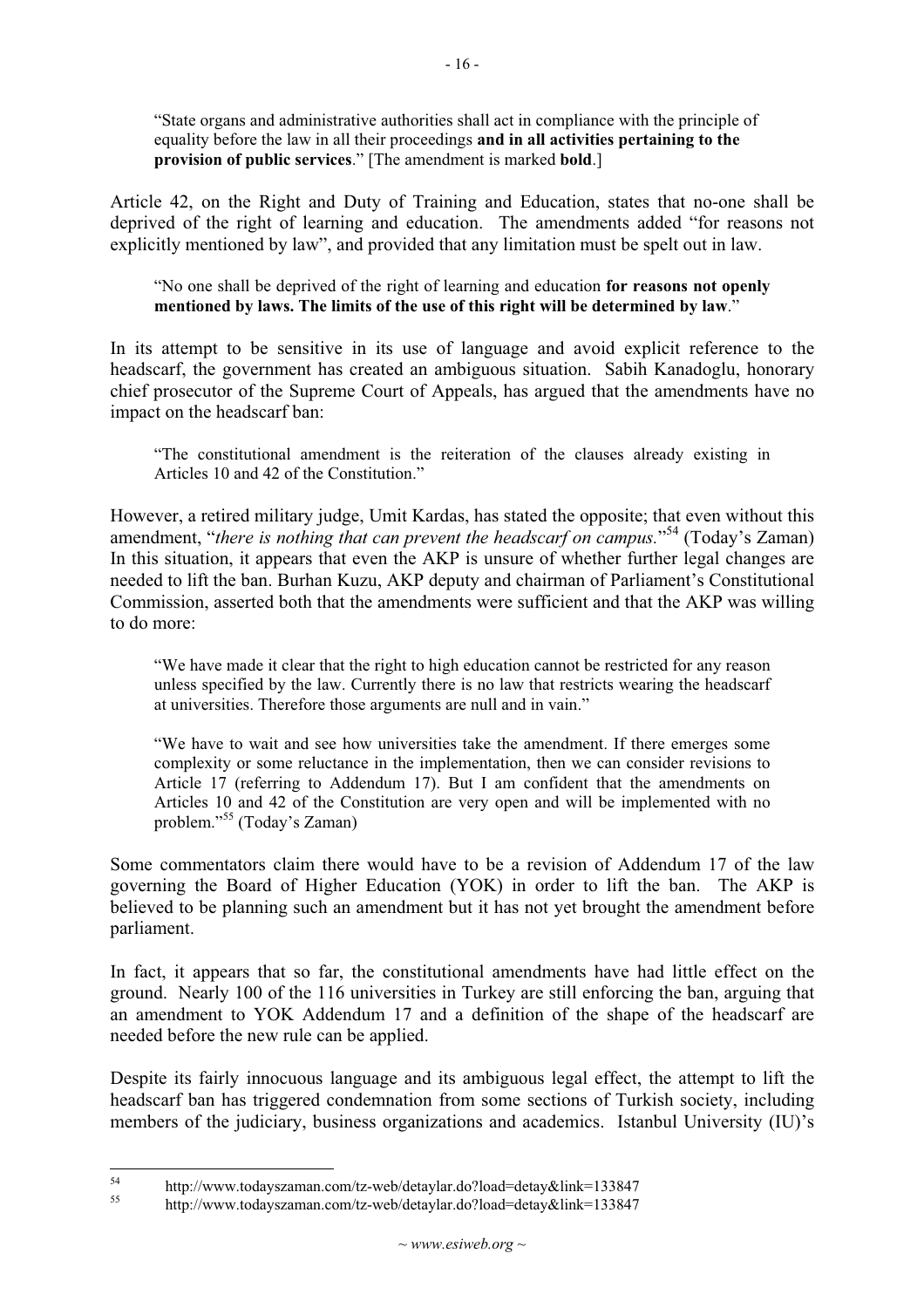rector and faculty have spoken out against lifting the ban. On 31 January  $2008^{56}$ , Rector Mesut Parlak announced at a faculty meeting that proponents of headscarf reform were endangering Turkey.

After the amendments were accepted at the parliament general assembly, the CHP applied to the Constitutional Court to have the constitutional amendments overturned on the grounds that they violate the principle of secularism enshrined in Article 2. The "characteristics of the Republic" defined in Article 2 cannot be amended or even proposed for amendment. In March 2008 the Court already agreed to take up the case.

"The amendments do not aim to bring freedom but permit wearing the 'turban', a religious symbol, at universities. The amendments would lead to an erosion of the separation of state and religion."<sup>57</sup> (CHP Petition to Constitutional Court)

On the other side, a number of liberal academics have signed a petition calling for the extension of basic freedoms and democracy. The petition was drafted by Fuat Keyman of Koç University and Cengiz Aktar of Bahcesehir University:

"It holds true, and we assert today, as we have always done, that denying an 18-year-old girl who has successfully graduated from high school and who has done well on the university [entrance] exam entry into universities because of her choice of dress is compatible neither with the principle of the right to education, individual rights and freedoms, the principle of secularism, nor with the democratic system. We see no direct cause and effect relation between freedom for the headscarf and the abrogation of secularism."<sup>58</sup> (Today's Zaman)

#### **A judicial coup (March 2008)**

On January 17 2008, Chief Public Prosecutor of the Supreme Court of Appeals, Abdurrahman Yalcinkaya warned the AKP that its attempt "to lift the headscarf ban" would have serious consequences. In a written statement, he warned that the reform would generate social discord, and that universities would become centres of anti-secular activity. He noted that the judiciary would take action against any political parties whose policies led to such a situation:

"The chief prosecutor of the Supreme Court of Appeals stated that lifting the ban on the headscarf would harm the principle of secularity. The prosecutor stated: 'the sanctions, for parties that do not comply with the rules, are obvious.'"59 (Sabah)

Yalcinkaya's was not the only such warning. Retired General Dogu Silahcioglu advocated closing down the AKP in a *Cumhurriyet* article on 3 February:

"Regardless of statements made, political Islam has taken over the Republic of Turkey. There is only one option left in the fight against political Islam. That is the elimination of the AKP government…"

Silahcioglu suggested a method to topple the government:

<sup>&</sup>lt;sup>56</sup> http://www.hri.org/news/turkey/trkpr/2008/08-02-01.trkpr.html#05<br>
<sup>57</sup> http://ingnov.go.pt/nows.gorg/idnov.gorg/1602

<sup>&</sup>lt;sup>57</sup> http://ipsnews.net/news.asp?idnews=41602<br>
<sup>58</sup> http://www.todayszaman.com/tz-web/detaylar.do?load=detay&link=133848<br>
<sup>59</sup> http://english.sabah.com.tr/0596C09AE1374597BD01CAA7BA76D4FC.html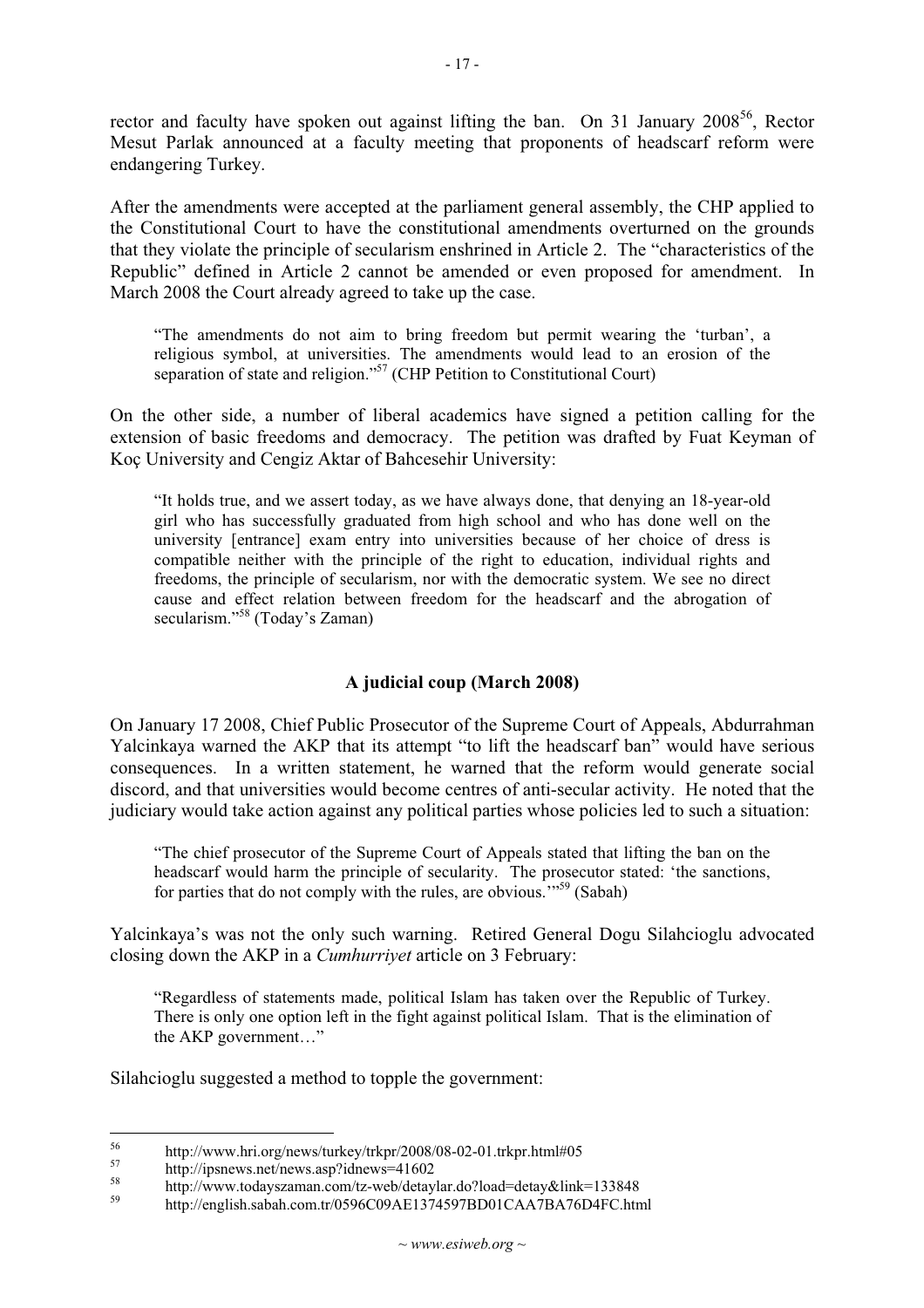"To file a lawsuit by the chief prosecutor in the Constitutional Court against the AKP for being the centre of anti-secular activities and to seek the closure of the AKP..."<sup>60</sup>

In fact, on 14 March 2008, Yalcinkaya applied to the Turkish Constitutional Court to close the ruling Justice and Development Party (AKP). The indictment seeks not only a ban on the party for it acts against secularism, but recommends that 71 politicians, including Prime Minister Recep Tayyip Erdogan and President Abdullah Gul, be banned from politics. On 31 March 2008, the Constitutional Court decided unanimously to accept the case. The AKP was granted one month to prepare its defence.

Most media in Turkey have condemned the proceeding. On 15 March 2008<sup>61</sup>, the daily *Radikal* headlined "It's enough, what next?" *Taraf* daily wrote: "Put the Prosecutor on trial". The Industrialist's Association TUSIAD criticised the motion as "unacceptable."<sup>62</sup> On 17 March 2008 Sahin Alpay commented in Today's Zaman: "The status quo fights back."<sup>63</sup>

The opposition CHP noted, however, that decisions of the courts "must be respected". Deniz Baykal, the CHP chairperson said: "the indictment is a legal one. It was not prepared with political aims and hostility; and it does not reflect emotional reactions. It was prepared objectively and within the borders of laws and responsibility."<sup>64</sup>

The EU and European politicians have also expressed their concern. EU Enlargement Commissioner Olli Rehn said: "It is difficult to see that this lawsuit respects the democratic principles of a normal European society."<sup>65</sup> Swedish Foreign Minister Carl Bildt said the AKP government was made up of "profound European reformers" and the prosecutor's action "takes the concept of the bizarre application of laws to astronomical heights."<sup>66</sup>

#### **The case against AKP**

In an interview with *Referans* on 29 March, Yalcinkaya gave the impression that he would not have filed the indictment had the AKP backed off from its attempt to lift the headscarf ban, describing his January warning as sincere."67

Yalcinkaya based the indictment<sup>68</sup> on Article 69 of the Constitution, which states in paragraph 6:

The permanent dissolution of a political party shall be decided when it is established that the statute and programme of the political party violate the provisions of the fourth paragraph of Article 68.

Article 68 paragraph 4.4. notes:

<sup>&</sup>lt;sup>60</sup><br>
http://www.turkishdailynews.com.tr/article.php?enewsid=99959<br>
http://www.radikal.com.tr/index.php?tarih=15/03/2008<br>
http://www.radikal.com.tr/haber.php?haberno=250334<br>
http://www.todayszaman.com/tz-web/yazarDetay.do

<sup>&</sup>lt;sup>64</sup> http://www.newstime7.com/haber/20080317/Baykal-on-closure-case-against-AKP.php<br>
<sup>65</sup> http://www.todayszaman.com/tz-web/detaylar.do?load=detay&link=136533<br>
http://www.todayszaman.com/tz-web/detaylar.do?load=detay&link

<sup>68</sup> http://www.hurriyet.com.tr/gundem/8467042.asp?gid=229&sz=98705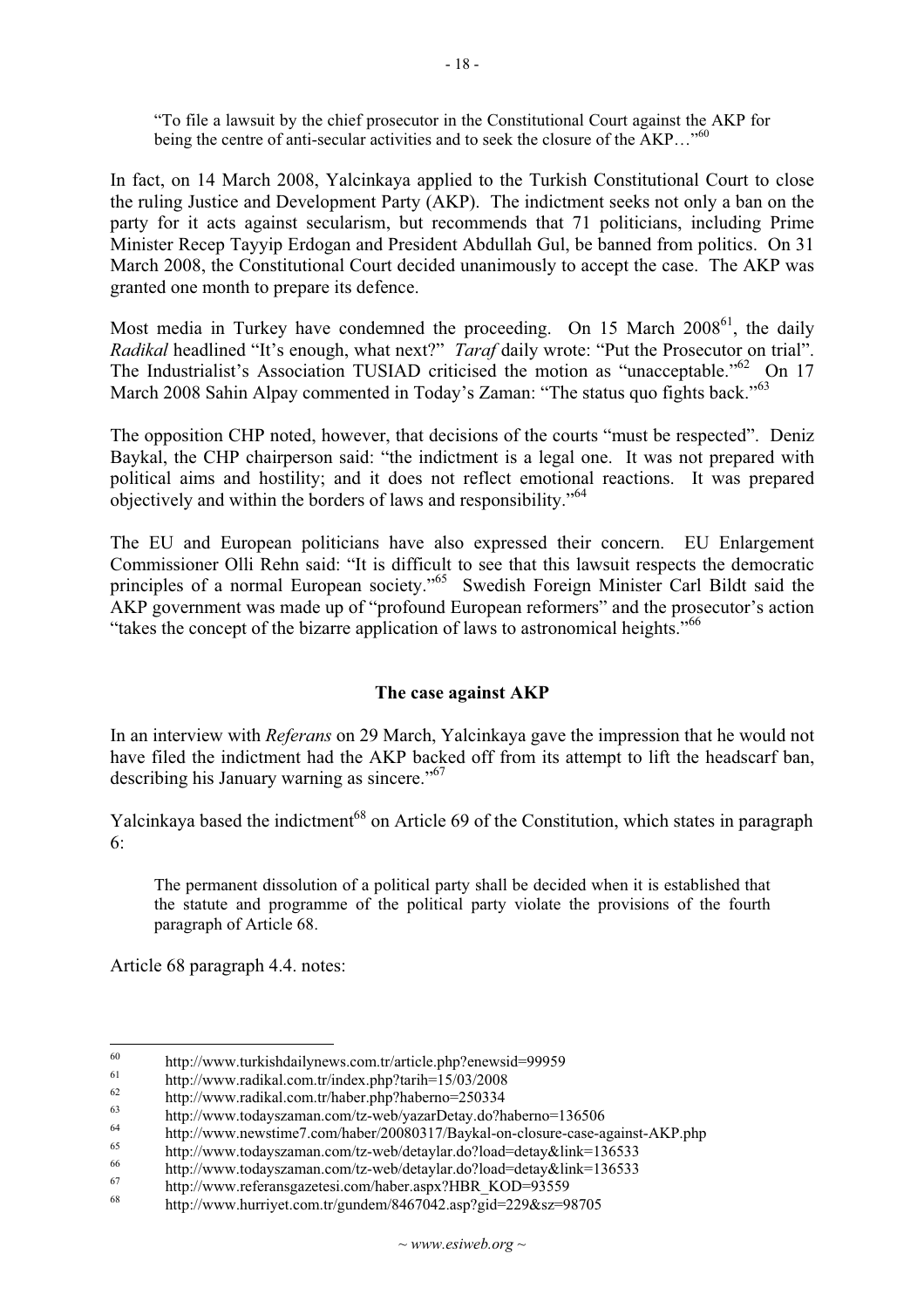The statutes and programmes, as well as the activities of political parties shall not be in conflict with the independence of the state, its indivisible integrity with its territory and nation, human rights, the principles of equality and rule of law, sovereignty of the nation, the principles of the democratic and secular republic; they shall not aim to protect or establish class or group dictatorship or dictatorship of any kind, nor shall they incite citizens to crime.

The indictment acknowledges that the AKP's program and its written statutes are *not* unconstitutional (page 27). However, it writes that the AKP has "in actions and verbal statements acted against laws and the Constitution." (p. 27)

The 162-page indictment recommends that the AKP be shut down as it has become "a focal point for anti-secular activities" and has acted against the constitution. Article 2 of the constitution, an article that cannot be amended, mandates that Turkey is a secular state. In the introduction the goals of the AKP are described as follows:

"The AKP is founded by a group that drew lessons from the closure of earlier Islamic parties' and uses democracy to reach its goal, which is installing Shariah in Turkey."

"Party leader, Recep Tayyip Erdogan, and other party members targeted the Republic and its revolutions in their criticisms, and argued that 'sovereignty did not belong to people but to God, secularism would be cast aside if people desire to do so, secularism was antireligionist,' during their membership in parties before 2001."

The principle of secularism, which the AKP is accused of threatening, is also described in the indictment:

"In a secular order, the state is impartial towards religions which does not mean that religious freedoms are unlimited. The state may make arrangements and introduce restrictions in this area for protecting rights and freedoms."

"Turkey's implementation of the principle of secularism is different than certain Western countries."

The accusation of anti-secular activity is backed up by an extensive collection of statements purported to be anti-secular. These include "anti-secular statements" by Recep Tayyip Erdogan, Prime Minister and AKP leader (from p. 27):

"Turkey, as a modern Muslim country, can be an example to the harmony of the civilizations."

"It would be wrong to bring together Islam and secularism as concepts. Because individuals cannot be secular. Some perceive secularism like a religion. If secularism is a religion, then a person cannot be a Muslim at the same time. Because a person cannot follow two religions at the same time. By definition, secularism is a system; states and not the individuals can be secular. Belonging to a certain religion is an individual choice."

"As a human being I am not secular; the state is secular. In response to that I am obliged to protect the secular order." (p. 30)

Supposedly anti-secular statements from Abdullah Gul (from p. 65) are also quoted: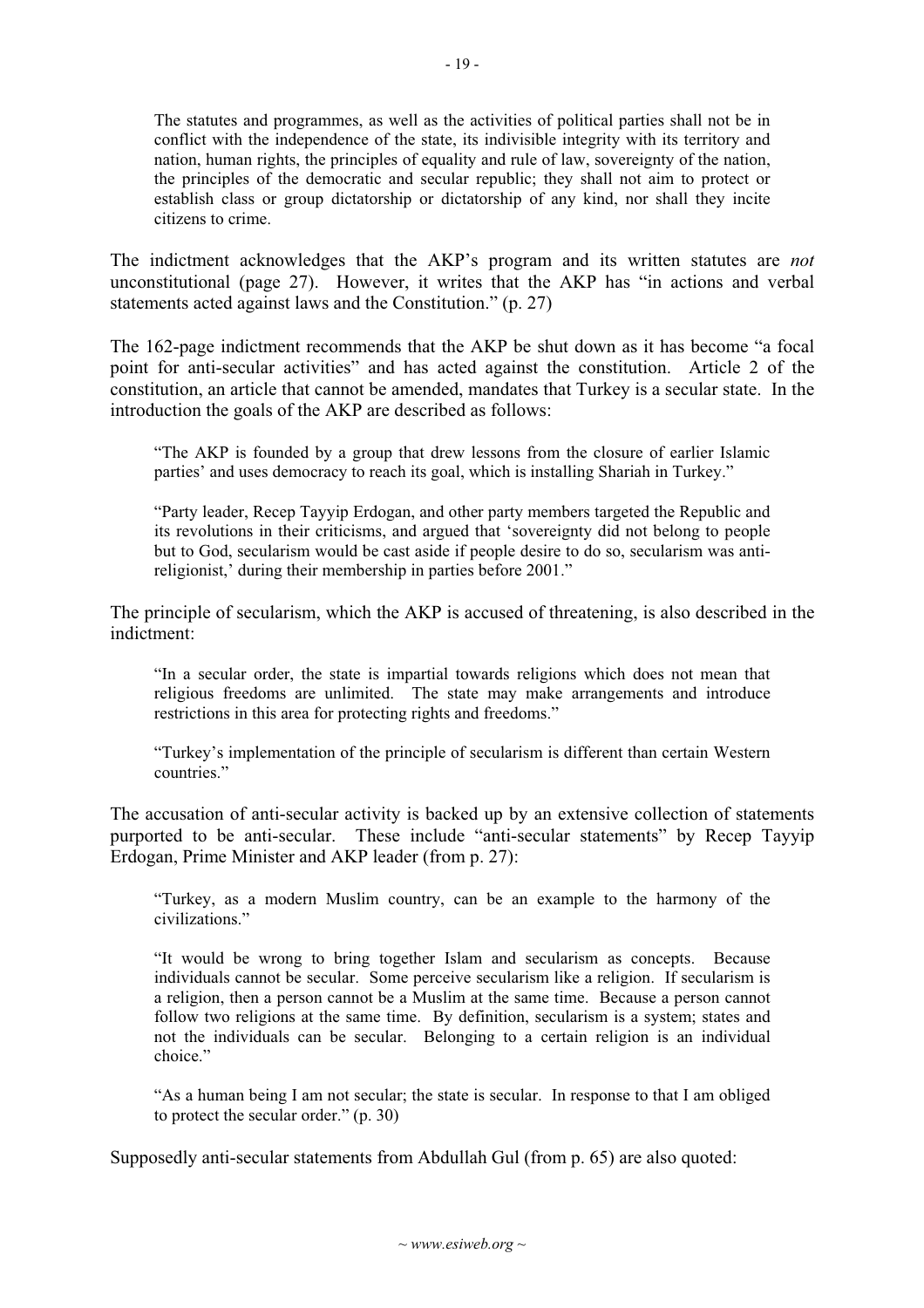"We are committed to freedom of expression and belief: everyone should be permitted to live according to his beliefs. All individuals must feel safe from fears and anxieties. They must freely express whatever they think and believe and live according to whatever they believe in. It is our mission to eliminate terror and torture and to strengthen freedoms of expression and beliefs."

"You cannot defend restrictions on the rights of the majority when you discuss the religious rights and freedoms for the minorities in Turkey. But these are our own problems. I believe that we will solve our own problems by ourselves. Of course this would require a course of time. No one should be proud of prohibitions. No one would be honoured by defending and taking pride in prohibitions. We will settle this problem when an appropriate time comes by our own initiative... Our government is determined to eliminate all prohibitions."

There is also a long list of allegedly anti-secular activities and publications by the AKP, including:

- The attempt to lift the headscarf ban in universities.
- The publication, by the AKP mayor of Eyup (Istanbul), of "Our beloved Prophet" Muhammed" in 2006, a book which included the phrase "not to cover (hair) means to be sinful." Ten thousand copies were printed. (p. 104)
- A booklet for newly-wed couples, issued by the AKP mayor of Tuzla municipality, which includes the suggestion that husbands can beat wives if they do not obey. (p. 104)
- The Denizli city council's decision to change the name of a street given to a person who was killed for telling a pupil not to be late because of praying. (p. 105)

The Public Prosecutor concludes that the AKP has:

- "revealed its intention to constitute the environment in which basic principles of the Republic of Turkey will be changed by the actions mentioned above and especially by their proposals for a constitutional amendment and changes on the Law on Higher Education [abolishing ban on headscarves at universities];
- $\bullet$  ignored the fact that religious symbols cannot be used in secular systems;
- been determined to transform the secular Republic into a new life system and a new state order and begun to divide the society into those who are religious and those who are not;
- attempted to change gradually the secular, judicial structure and to give it a new shape:
- opened the discussion the future of the regime and the Republic to debate."

"It is a fact that the AKP will use material power to change the secular order because it exercises the government power today and this danger is not far off. This is a fact when we consider that they will adopt Shariah by enabling the society to evolve towards an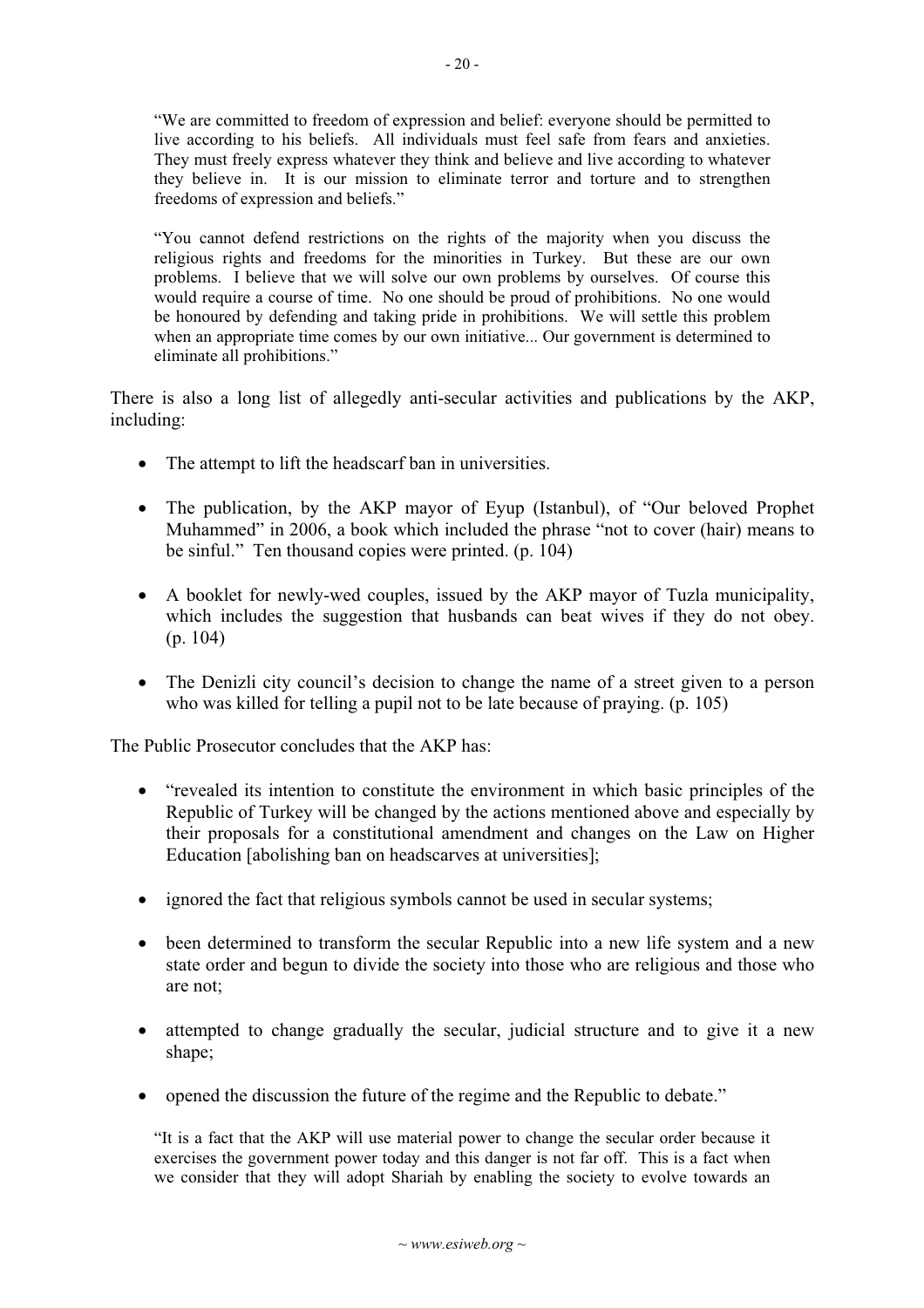Islamic structure through what they call "consensus processes" by exploiting religion and the sacred values and through jihad aiming at transforming the state into Shariah."

"The AKP would use jihad as required by Shariah if and when it fails to achieve the regime for which it aims. In other words, the use of jihad, i.e. violence is probable."

"The threat posed by the policies of the AKP is clear and present. Concrete steps have been taken that may harm the civilized peace and the democratic regime in the country."

"In this context, there is no other possibility than closing the party as the only sanction applicable and also required by the society in order to protect the society from this danger and to prevent [the AKP] from reaching its objective."

#### **A democratic choice for Turkey?**

On 31 March 2008 the 11-member Constitutional Court decided unanimously to hear the full case for the dissolution of the AKP. This is an ominous sign, and it leaves the Turkish government and Turkish supporters of European integration with a limited number of choices. But there still are choices and some are much better than others.

Essentially, there are three options open to the AKP:

- 1. Await the judgement and trust in the fairness of the Court;
- 2. Negotiate or push through constitutional changes to make closing down the AKP more difficult;
- 3. Pass a new liberal constitution that both makes closing down parties more difficult and breaks with the model of authoritarian (and limited) democracy that is at the heart of the post-coup 1982 constitution.

The AKP could, of course, resign itself to its fate and await the judgement of the Constitutional Court. It would then prepare its defence, trusting in the integrity of the Turkish judicial system.

This is, however, a high-risk strategy. It is also likely to fail. There is growing determination within the party to resist, using the instruments at its disposal: a more than  $3/5$  majority in the parliament and its continued popularity among the Turkish electorate.

A second option already discussed inside the party is to attempt to block its dissolution through amendments of those articles in the Constitution that govern the dissolution of political parties. There is already talk of "fierce bargaining" between the AKP and the nationalist MHP to find "compromises" in Ankara. There are, however, many problems with this strategy.

It is in fact highly unlikely that the AKP will find allies in parliament. If it does not and passes the changes itself, it will need to go to a referendum. If the referendum is seen to be only about a change to protect the AKP, but not about a wider reform of the constitution, it is not clear that the party will be able to mobilise the strong support required to resist the judicial assault. The real problem does not lie in specific paragraphs of the constitution. It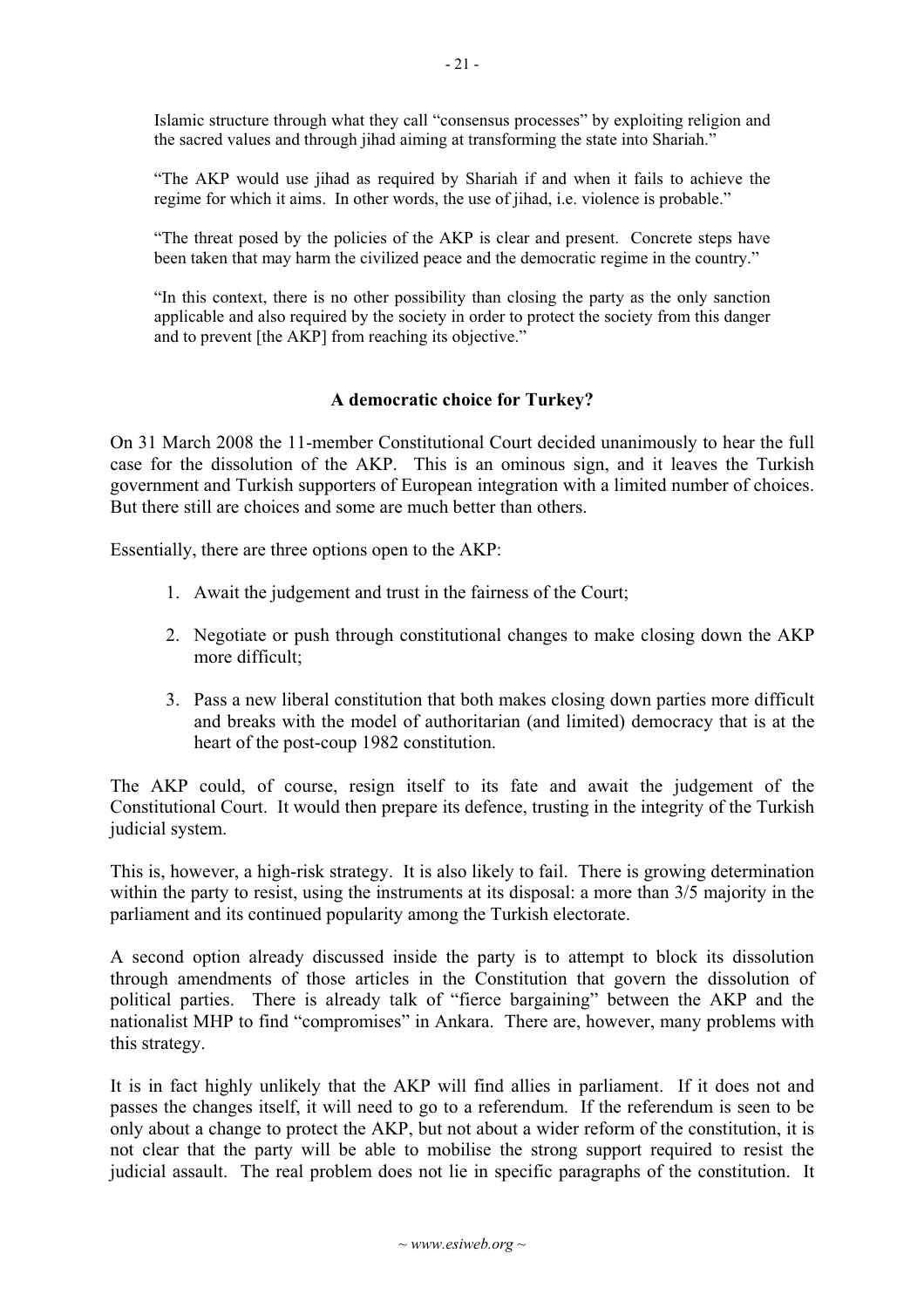lies in the concept of a constitution drawn up following a coup and "protected" against elected representatives by self-appointed and unaccountable elites with a clear ideological agenda.

This leaves a third choice. It is the boldest, the most visionary and the most constructive. It means playing offence, not defence, in a game where the other side continues to want to change the rules and control the referee at the same time: to turn this into a matter of principle and to reconstruct a broad alliance.

It is the option advocated by all those in Turkey who see this confrontation as the perhaps inevitable but probably decisive battle between an authoritarian mind-set and a future democratic and pluralist Turkey. People like Umit Kardas who argued:

"The AK Party has to do something both for democracy and for its own survival. It should promise a method that would open the way for complete democratisation and freedoms. This is a fight. Turkey has now entered into a process of settling of accounts between two camps. One of the two camps will lose. If the other side wins, Turkey will enter a period of being shut off from the outside world."

It is crucial that AKP regain legitimacy among the disillusioned liberals who had supported the Party, believing it had a principled stance and would move forward forcefully on reforms and freedoms that would benefit wide segments of the society. As long as they see AKP working for its own survival at the expense of other legitimate demands for change, they will not jump back on the bandwagon. In Kerim Balci's words:

"Through their unwillingness to cope with the undemocratic forces, disclosed in their lack of determination to investigate the dirty relations of the state organs and mafia, they brought about their own ends. The government's latest willingness to dig into the depths of the Ergenekon junta is first of all late. It is not only late, but its incentives are illperceivable. Though the government was late, this doesn't mean that it deserves to be abandoned. It is our duty to support the government in stepping forward in the face of the Ergenekon junta, but it is the duty of the prime minister to make us believe (and keep his word) that he will step further steps on other freedom-related issues as well."<sup>69</sup>

Thus the most effective choice for the AKP is to reconstruct the broad pro-democracy, pro-European alliance that the party has benefited from and led between 2002 and 2004. The best way to do this is to pass a new constitution to finally break with the legacy of the 1980 coup, while vigorously pursuing the Ergenekon investigation.

The new, liberal draft constitution drawn up by the Ozbudun commission already has provisions that make party closure more difficult. But it also offers things to minorities, reassures liberals and modern secularists about the European direction of AKP-policy and addresses a fundamental structural problem of Turkey, the ideological constraints the present constitution forces upon all political parties.

The AKP has the necessary votes to adopt the Ozbudun draft. It will then have to put it to a popular referendum. Such a course would pose a very clear choice, to the Turkish electorate and to the rest of the world.

Some might think this is too risky. Such a referendum might be interpreted as a referendum on secularism. In fact, it would be a referendum on democracy. It would also be a referendum

<sup>69</sup> http://www.todayszaman.com/tz-web/yazarAd.do?kn=24